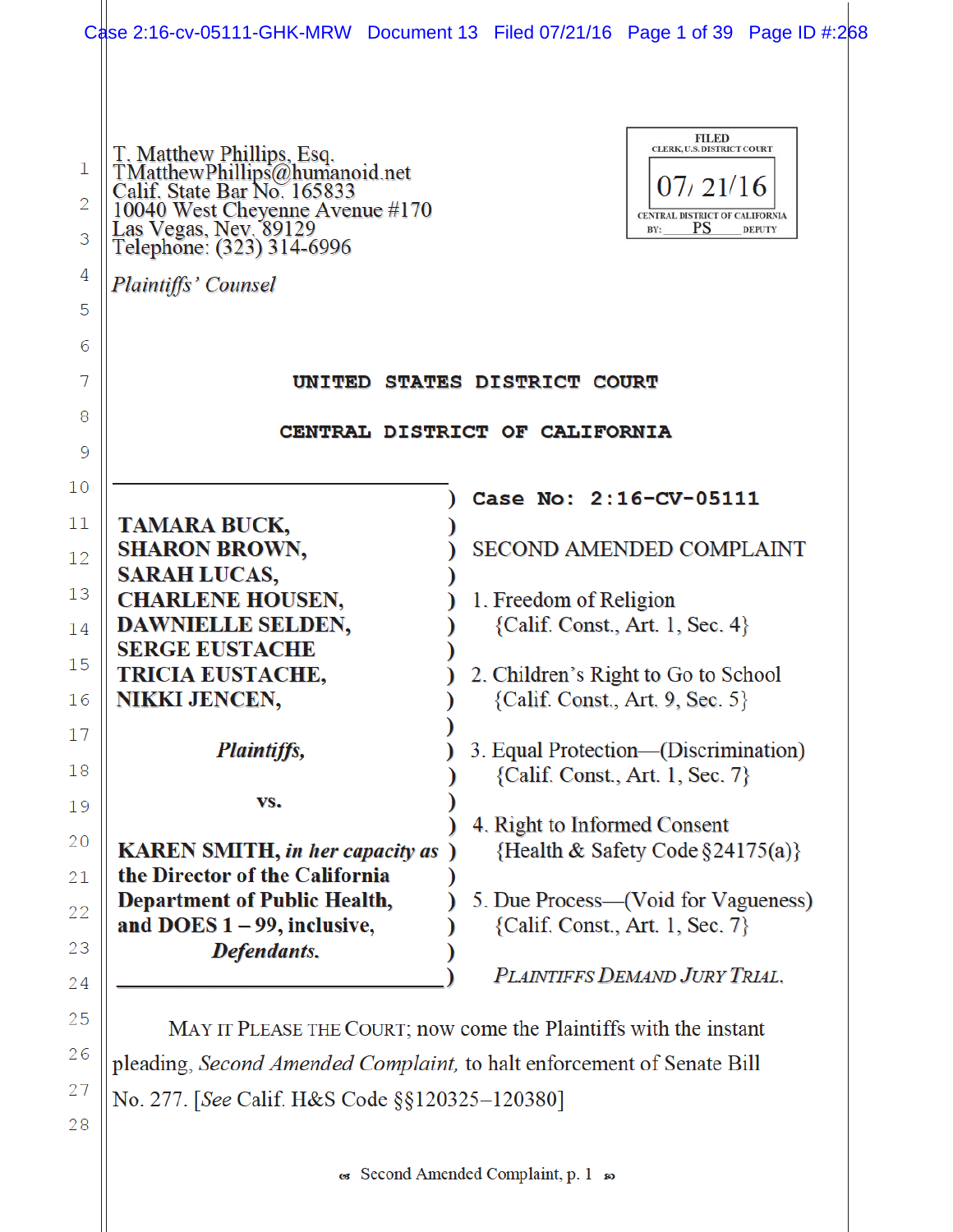# 1 2

3

4

5

6

7

8

9

10

11

12

13

14

15

16

17

18

19

20

21

22

23

24

25

26

27

28

## os STATEMENT of the CASE so

Procedural: Plaintiffs filed suit on April 22, 2016. On May 10, 2016, Defendant was served. After Defendant gave notice of intent to demur, the parties met and conferred, (June 9-10, 2016); then, on June 28, 2016, Plaintiffs filed the First Amended Complaint. On July 8, 2016, Plaintiffs filed a Motion for *Preliminary Injunction*, (hearing for which is Aug.  $2$ ,  $2016$ ). On July 12,  $2016$ , Defendant, KAREN SMITH, removed the case to U.S. District Court (2:16-cv-05111). However, this litigation belongs in state court and Plaintiffs now seek to remand.

Plaintiffs challenge Senate Bill No. B 277: "An act to amend Sections" 120325, 120335, 120370, and 120375 of, to add Section 120338 to, and to repeal Section 120365 of the Health and Safety Code, relating to public health." [Codified at Health & Safety Code  $\S$ §120325 -120380].

Plaintiffs bring this action to strike down SB 277 because it violates the California Constitution. Plaintiffs seek preliminary and permanent injunctive relief to preserve the status quo and halt SB 277 as soon as possible.

Effective July 1, 2016, SB 277 removes the "personal beliefs" exemption as a basis for parents to opt-out of state mandated "immunization" of schoolchildren. Plaintiffs oppose this law because it wrongfully places the interests of the national vaccine market above the interests of children; and sadly, this is a symptom of a larger sickness that debilitates the nation. America stands alone; we are the only nation on Earth where healthcare is dispensed first and foremost to create shareholder value, and only secondarily for healthcare reasons, and even then, with little or no regard for patients' rights as individuals (or as children).

SB 277 provides that students will be admitted to school only upon proof of immunization as against a minimum of ten  $(10)$  different childhood diseases. The state hopes to reach a goal of "total immunization" by injecting into children's bodies whichever chemicals or ingredients the state, in its sole discretion, deems necessary and appropriate.

 $\infty$  Second Amended Complaint, p. 2  $\infty$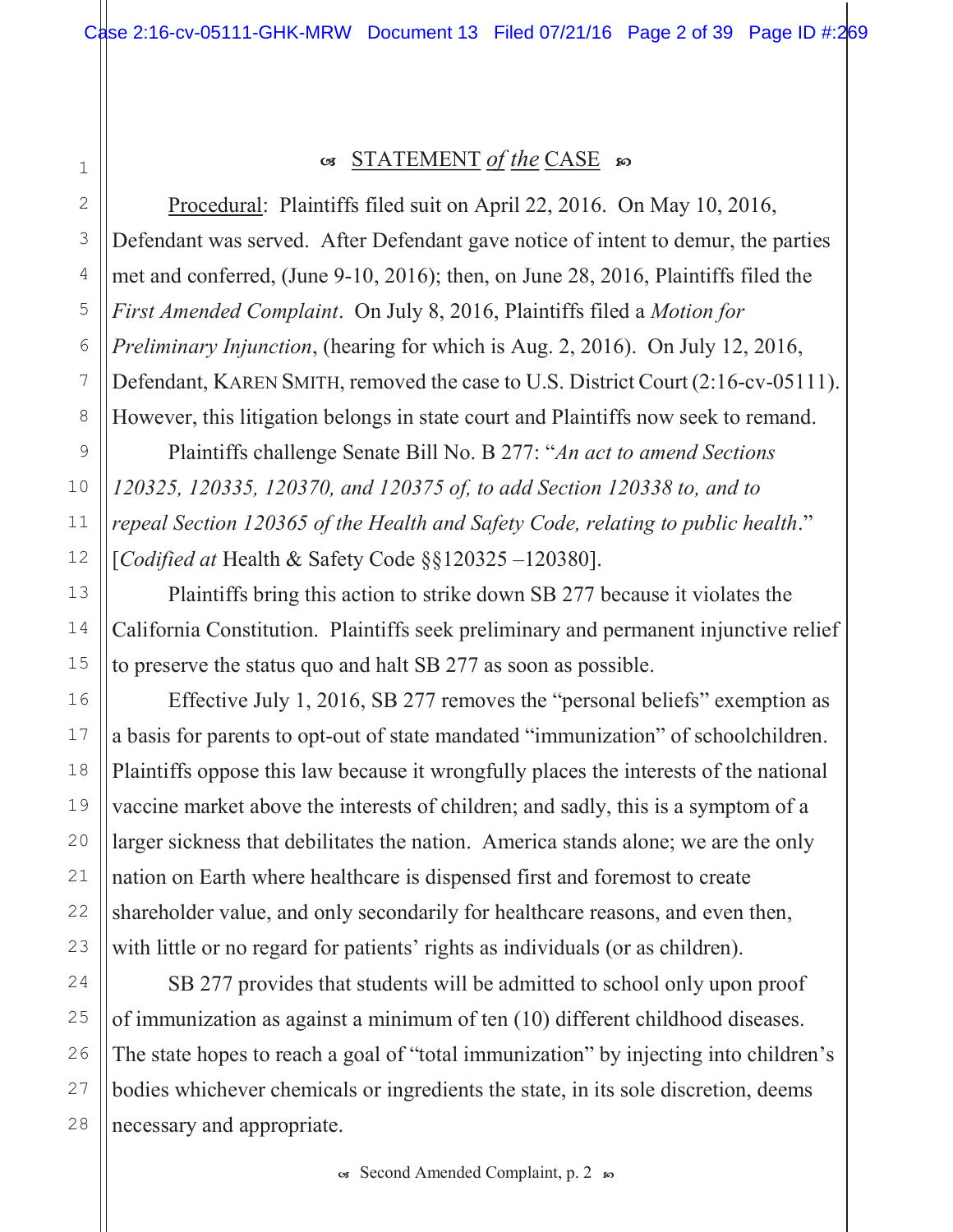To implement this goal of total immunization, the state now takes the extreme and outrageous step of denying children their fundamental right to go to school—regardless of parents' "personal beliefs," including *philosophic*, conscientious, and religious objections to state-mandated immunization. Plaintiffs seek to strike down SB 277, restore all personal beliefs exemptions, and obtain preliminary and permanent injunctions to forever halt SB  $277$ 's vaccine mandate.

SB 277 will segregate children based on whether they are vaccinated or unvaccinated, and this constitutes discrimination based on "vaccination status." Under a *Brown vs. Board of Education* analysis, such a bifurcated school system vaccinate and unvaccinated—reeks of separate-but-equal, and thus, cannot stand. Under California law, segregation based on vaccination status is every bit as odious as segregation based on race, creed or color. [See *Brown vs. Board of* Education of Topeka,  $(1954)$  347 U.S. 483]

Plaintiffs sue to enforce their children's constitutional right to an education regardless of vaccination status and also to enforce parents' right to exercise personal beliefs in opposition to state-mandated immunization requirements including philosophic objections, ("Herd immunity is fraud!"), conscientious objections, ("We are Vegan—vaccines contain animal products!"), and religious objections, ("My family is  $Pro\text{-}Life\text{---}$  vaccines contain aborted fetal cells!").

SB 277 violates the children's fundamental right to attend school, (Calif. Const. Art. 9, Sec. 5), and it also violates the parents' fundamental right to freely exercise their personal beliefs, (Calif. Const., Art. 1, Sec. 4).

The right to freely exercise religion forms the cornerstone of democracy. The right to freely exercise one's personal beliefs—philosophic, conscientious, and religious—is indeed the most fundamental of all rights, quite literally, the most cherished right of free-thinking people. SB 277's vaccine mandate, and indeed, any medical mandate, is fundamentally repugnant to free-thinking people.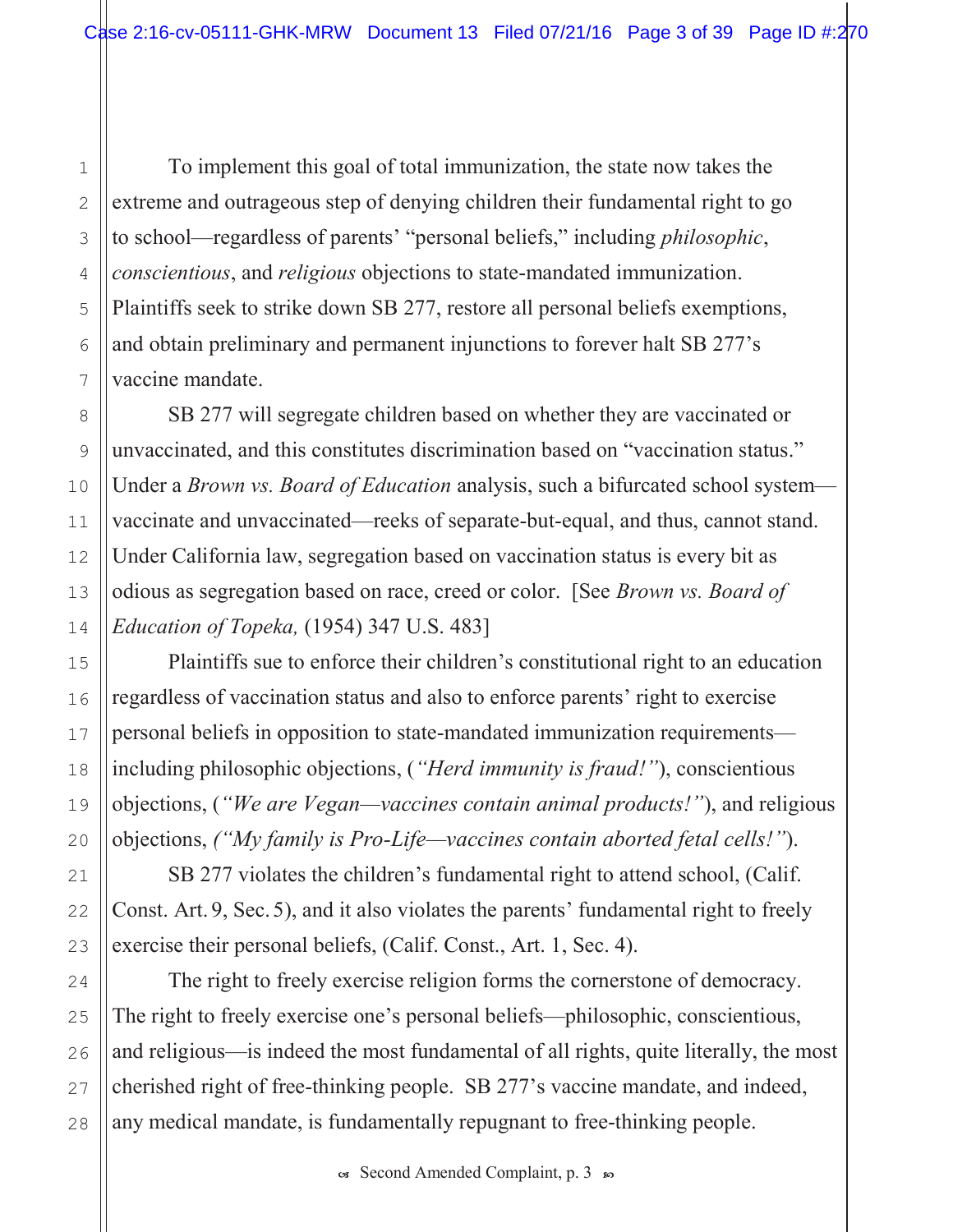Calif. Const., Art. 1, Sec. 4 protects an individual's right to freely express personal beliefs, even those that run contrary to the state. Art. 1, Sec. 4 allows individuals to freely exercise personal beliefs and make their own joyful noise without leave or hindrance from the state. This lawsuit champions religious freedoms and individual rights.

Plaintiffs recognize no public health "crisis," nor present-time infectious "outbreak," and thus, no justification to suspend the California Constitution. In some very narrow and limited instances—e.g., an outbreak of war—it may be appropriate to consider *temporarily* suspending constitutional rights; however, the vaccine mandate goes too far because it calls for *permanent* suspension of constitutional rights—based on a (supposed) perpetual health crisis. The vaccine profiteers pray for a perpetual health crisis, the media continually warns of crisis, and lawmakers vow to forever fight the crisis (with unlimited funding); but in reality, there is no crisis and no reason to consider suspending fundamental rights.

Plaintiffs refuse to surrender their right—as free Californians—to exercise personal beliefs, *i.e.*, their sincerely held *philosophic*, *conscientious*, and *religious* objections to state-mandated immunization and Plaintiffs refuse to surrender their children's constitutional right to go to school, (public, private or charter).

Parents should not be required to give-up one constitutional right to get to another. Parents should not be forced to choose between the right to educate their children, (Calif. Const. Art. 9, Sec. 5) and the right to exercise religious beliefs in opposition to vaccination, (Calif. Const. Art. 1, Sec. 4). If Sacramento lawmakers were to pass a law requiring 86 vaccinations as a condition of firearms ownership—everybody would instantly see the Second Amendment violation.

SB 277 implicates "fundamental rights," *i.e.*, the children's right to go to school, (Art. 9, Sec. 5), and the parents' right to freely exercise beliefs, (Art. 1, Sec. 4). The right-to-go-to-school and the right-to-freely-exercise-beliefs both arise under the California Constitutional and are thus deemed "fundamental."

 $\mathbf{1}$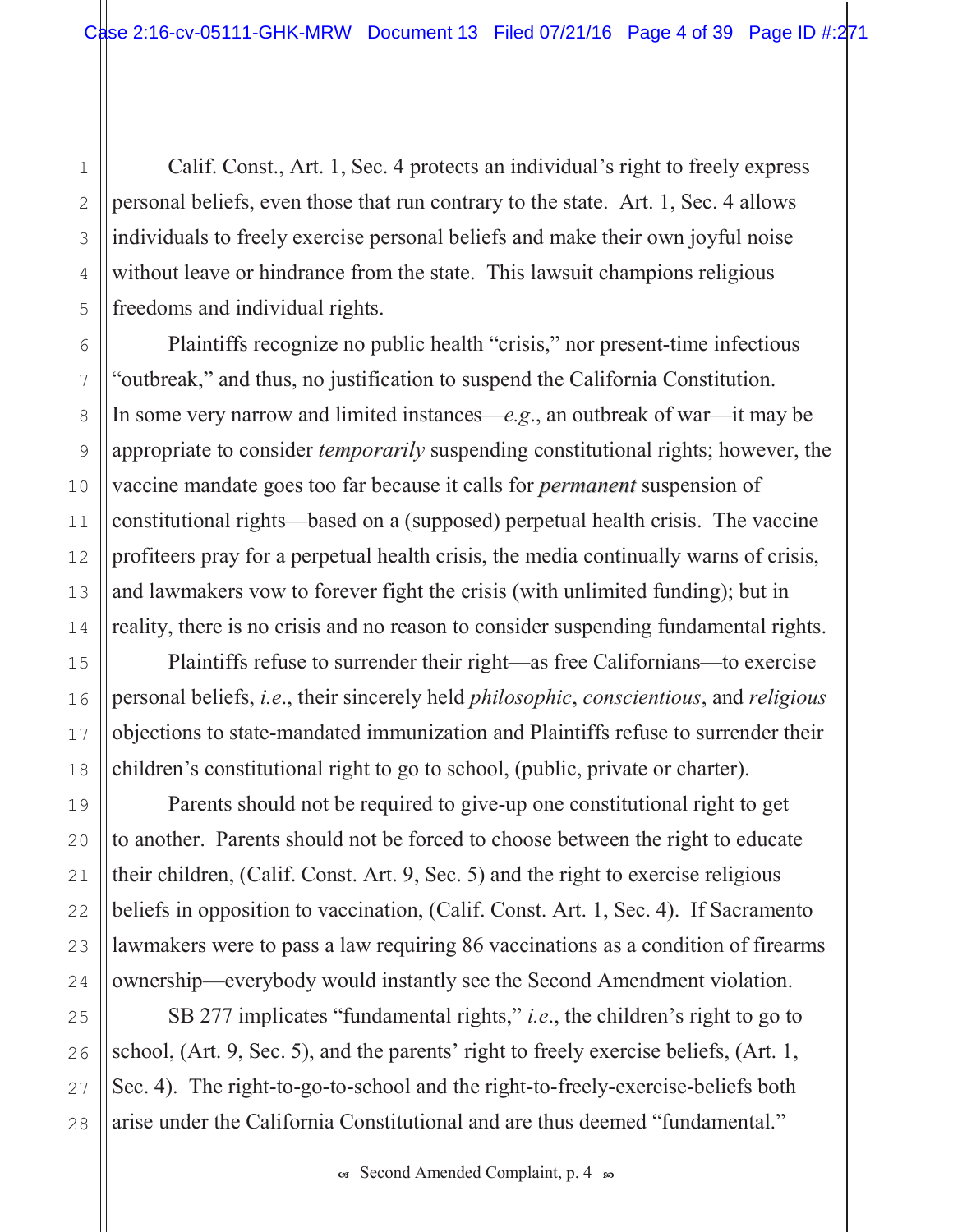Where fundamental rights are at stake, courts employ a heightened level of review, *i.e.*, "strict scrutiny." Under a strict scrutiny analysis, this Court must strike down SB 277 because the state's interest in *educating* children is necessarily more compelling than its interest in *vaccinating* them.

Because SB 277 impacts fundamental rights, the burden of proof "shifts" to the state to demonstrate a "compelling governmental interest" in SB 277. If such a compelling interest exists, the state then has the burden to demonstrate that lawmakers "narrowly tailored" SB 277 to achieve only that interest—with no "less-restrictive means" available.

The stated goal of SB 277 is the "total immunization" of all California schoolchildren. [See Calif. H&S Code  $\S 120325(a)$ ] However, this ominous and Orwellian goal of "total immunization" is factually impossible to achieve, which means the state can never meet its legal burden (and Plaintiffs thus prevail).

Why is total immunization impossible?—because vaccines come with no immunization guarantee. And because vaccines come with no immunization guarantee, it is impossible for children to guarantee immunization to the state. Furthermore, it is reckless for school districts to rely on student immunization cards as "proof" of immunization—because the cards prove nothing.

The truth is, vaccines come with zero guarantees, warranties, or promises, express or implied. Vaccine makers make no guarantee that vaccination will result in immunization. However, the state-mandated immunization program relies on this notion, *i.e.*, that vaccination always results in immunization, but this is simply not so. The truth is, vaccine makers make no immunization guarantee.

There is no compelling governmental interest in the stated goal of total immunization because such goal is impossible. The fact that a person is vaccinated for a given disease does not tend to prove (or disprove) whether that person has actual immunity against that disease. Vaccination does not guarantee immunity, and therefore, it is illogical to segregate students based on vaccination status.

1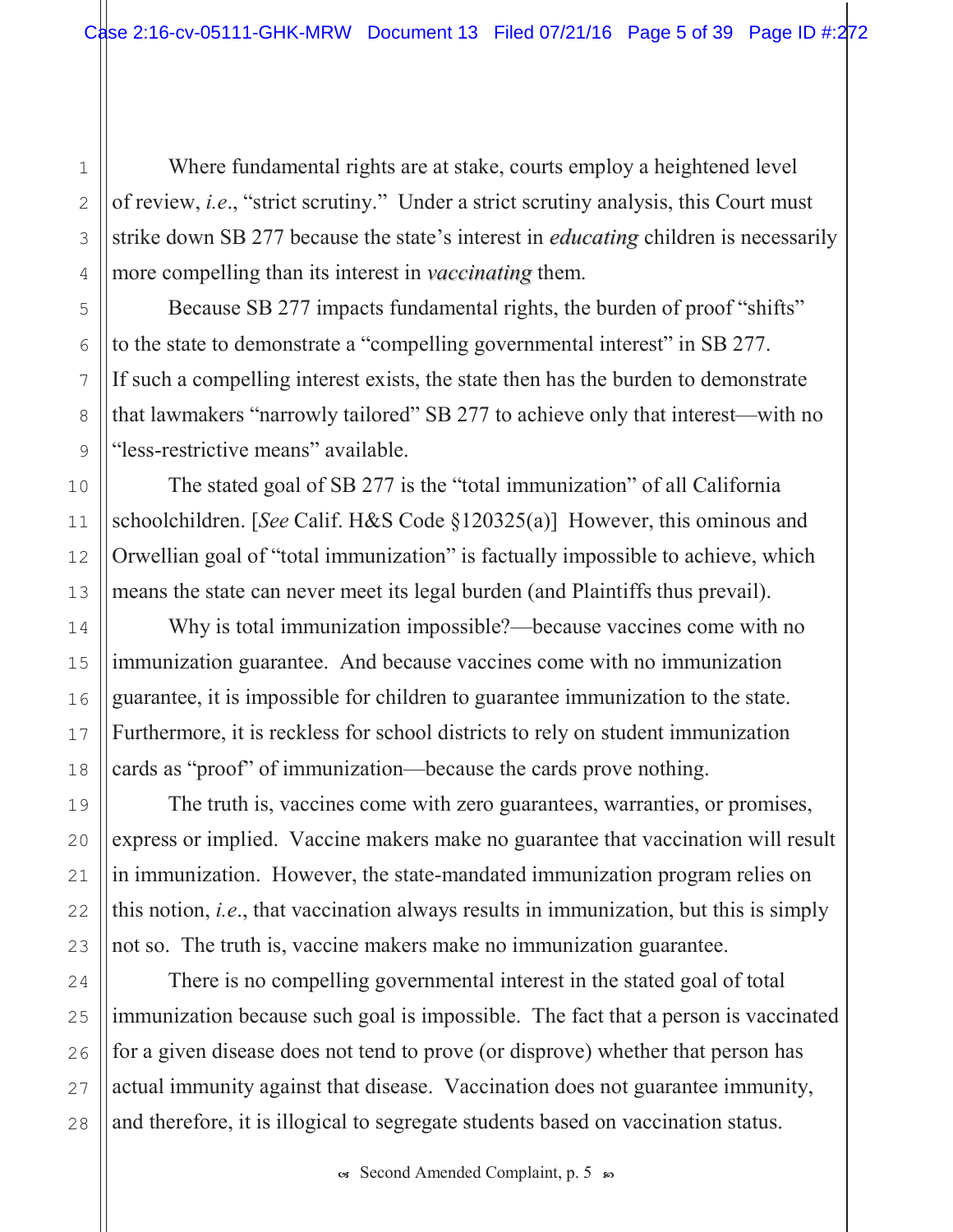Forgetting for a moment what may be dubious motives underlying total immunization, Plaintiffs point-out the availability of "less-restrictive" means,  $e.g.,$  all 58 counties may pursue non-allopathic means of immunization and parents may also immunize; and, in the event of an outbreak, counties may institute quarantine. And where the state has legitimate concern about disease prevention, (unrelated to concerns for the national vaccine market), the state may undertake disease-prevention awareness.

SB 277 dictates the manner in which immunization must happen, leaving it to the state, in its sole discretion, to decide the best method for acquiring immunity. But the state's decision-making process is too closely tied to the national vaccine market. Parents must retain the sole and exclusive right to medical determinism of their children, not the lawmakers and their corporate benefactors.

The term "immunization" (interchangeably called "immunity") is a conclusion that a disease-fighting shield is in effect; by contrast, the term "vaccination" refers to a medical event that (ostensibly) leads to "immunization." If immunization be the goal, then parents ought to have the final say in how best to achieve it, and Plaintiffs choose natural immunity—as Mother Nature plainly intends—with no chemicals. Parents must raise their children, not the state.

Plaintiffs believe that clean, healthy living, promotes and fosters natural immunity—which is always superior to artificial, chemically-induced immunity. Natural immunity is the best way to guarantee an immune system capable of forming immune defense responses sufficient to combat infectious outbreaks.

Vaccine makers concede that the immunizing effects of vaccination last only a few weeks (if at all); by contrast, natural immunity is for life! And, perhaps most significantly, natural immunity comes with no risk of harmful side-effects; by contrast, all vaccines come with dozens of harmful side-effects,  $e.g.,$  asthma, allergies, autism, autoimmune issues, seizures, encephalitis, paralysis, and death, (which are listed on lengthy vaccine inserts).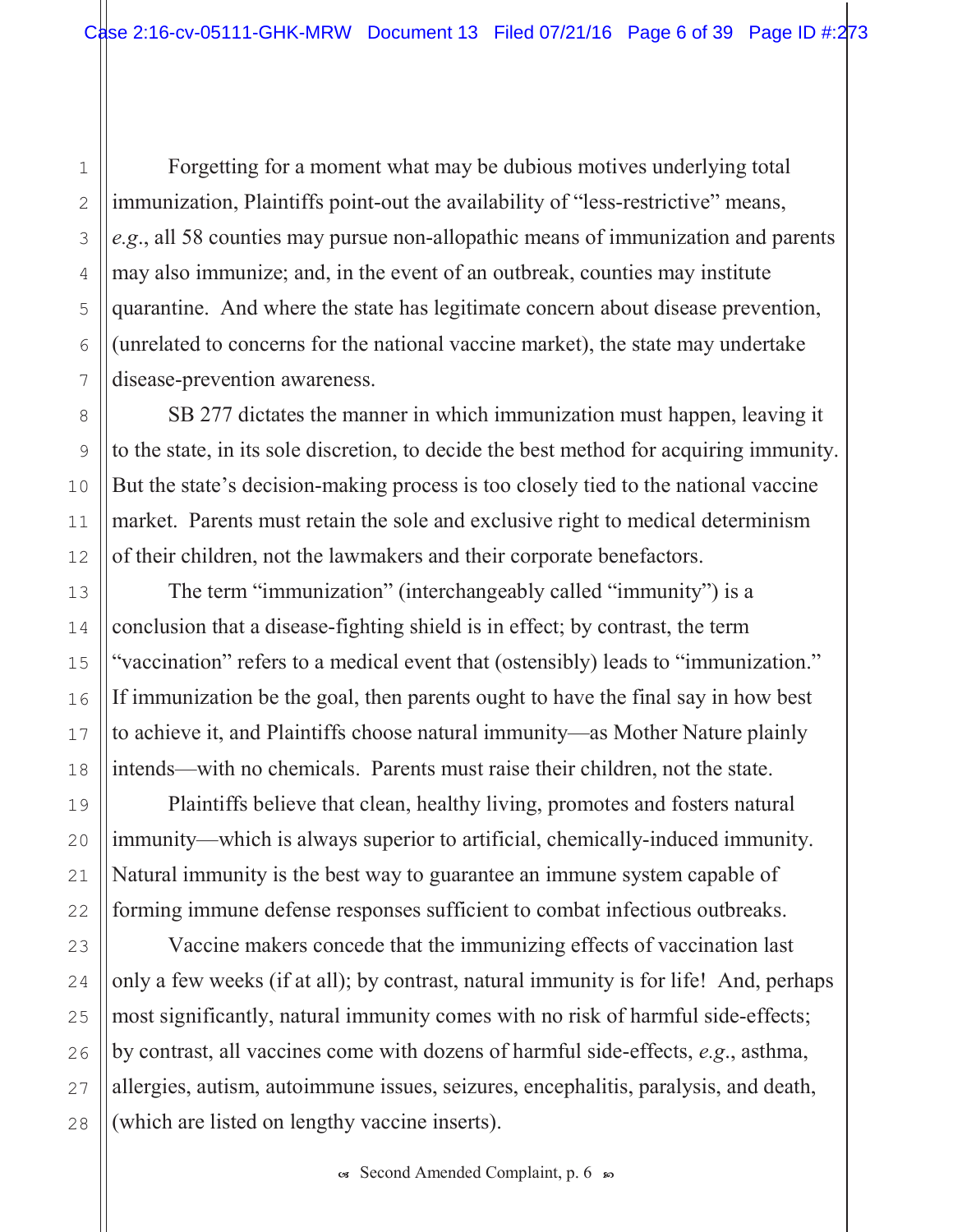The Obukhanych Paradox provides: "As measles immunization rates rise" to high levels in a population—measles becomes a disease of immunized persons." [Dr. Tetyana Obukhanych, PhD]. In all measles outbreaks, 9-of-10 were already vaccinated; and this paradox reveals the futility and pointlessness of vaccination.

Vaccines transmit disease. Suppose, for example, there were 500 cases of measles in L.A. County today; if tomorrow, somebody were vaccinated against measles, there would then be 501 people able to spread measles in L.A. County.

Plaintiffs dispute the central hypothesis that drives vaccine theory, *i.e.*, that injecting children with replicating viruses, bacteria, toxic preservatives and chemical antigens—along with a slew of mystery adjuvants—will supposedly empower the body's disease-fighting abilities. However, this theory has never been proven and Plaintiffs are eager to disprove it.

The presence of antibodies is merely a sign of exposure to disease, and the mere fact of exposure to disease, with nothing more, does not prove that the body's natural disease-fighting abilities have been enhanced. Vaccines are designed to bring *artificially-induced* immunity, and the immunizing effects (if any) are only temporary (if at all); by contrast, *naturally-acquired* immunity lasts a lifetime. Furthermore, *artificially-induced* infections offer only transient protection (if any); by contrast, *naturally-acquired* infections provide a lifetime of protection.

All humans have a "microbiome," a five-pound mass of gut microorganisms that handle digestion, calorie burning, metabolism, and immune system function. Medical science is just now beginning to view the "microbiome" as an "organ" (just like the heart and lungs). Vaccine ingredients kill microorganisms that reside in the gut microbiome—a scientific fact—and this explains why vaccination causes so many gastro-intestinal and auto-immune issues. Vaccine ingredients decimate our beneficial gut bacteria—and the bacterial die-off inhibits immune system function—which in turn inhibits the body's disease-fighting ability—which directly contradicts industry claims that vaccines enhance disease-fighting ability.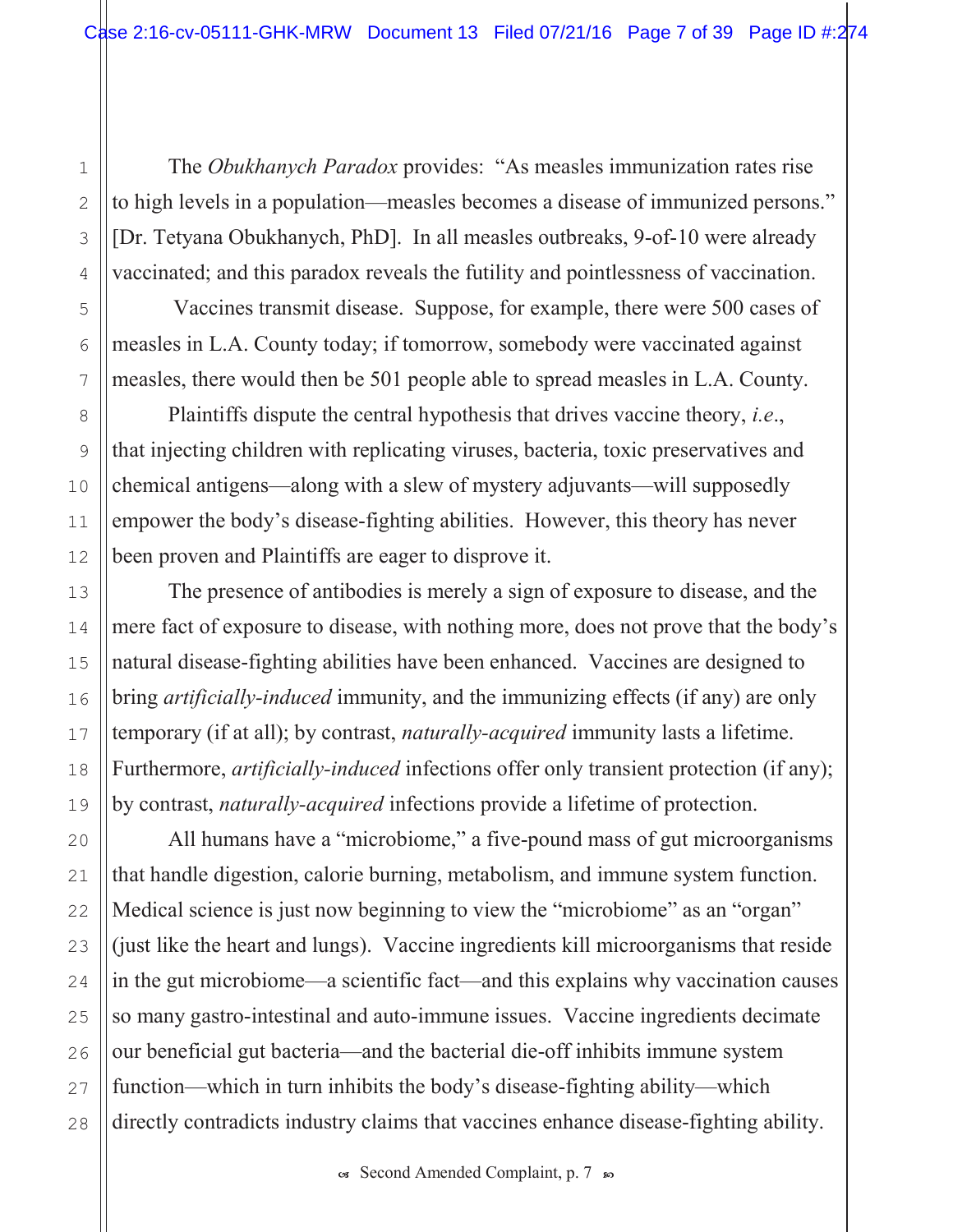Vaccination overwhelms the immune system, killing-off vital gut flora, which explains why diarrhea frequently follows vaccination. Where gut flora are killed-off, the microbiome loses balance ("homeostasis") and nature's fulcrum point for optimal health thus becomes unstable, which sets the stage for disease.

Vaccine inserts reveal the following ingredients: fetal cells from aborted babies, formaldehyde, aluminum, mercury, animal DNA and RNA, polysorbate 80, horse serum, calf serum, fecal matter, urine, macerated cancer cells, phenol, antibiotics, chicken embryos, mycoplasma, bacteria, viruses, MSG, sorbitol, and known carcinogens. What role do these ingredients play in fighting disease?

Many vaccine ingredients are disallowed for Muslims, Jews, Hindus, Christians, and Vegans. Vaccines contain genetically modified organisms, e.g., GMO yeast; these genetically modified organisms alter and modify our DNA. (Vaccines contain mysterious nanoparticles with micro-delivery systems...)

No study has ever examined the long-term effects of vaccine ingredients and most alarming—no vaccine is ever tested in combination with *other* vaccines. Notably, Sudden Infant Death Syndrome generally occurs 24–48 hours after multiple vaccinations, and some believe SIDS was invented to disguise vaccineinduced crib death; most adverse vaccine reactions go undiagnosed and unreported.

Vaccines are *pathogenesis*—as evidenced by the fact that the vaccinated often develop the disease for which they are vaccinated. Vaccines cripple the immune system, which serves only to create lifelong customers dependent on ever more pharmaceuticals. Vaccines diminish fertility and cognitive function.

Some believe vaccines are battlefield weapons in a War on Overpopulation, and this is not without historical precedent; back in Colonial times, as a cost-saving alternative to traditional warfare with the Indians, Anglo-American soldiers would purposely "inoculate" wool blankets with the smallpox virus, and then present the inoculated blankets to the Indians with the specific intent to commit genocide and thus eradicate the Indian race.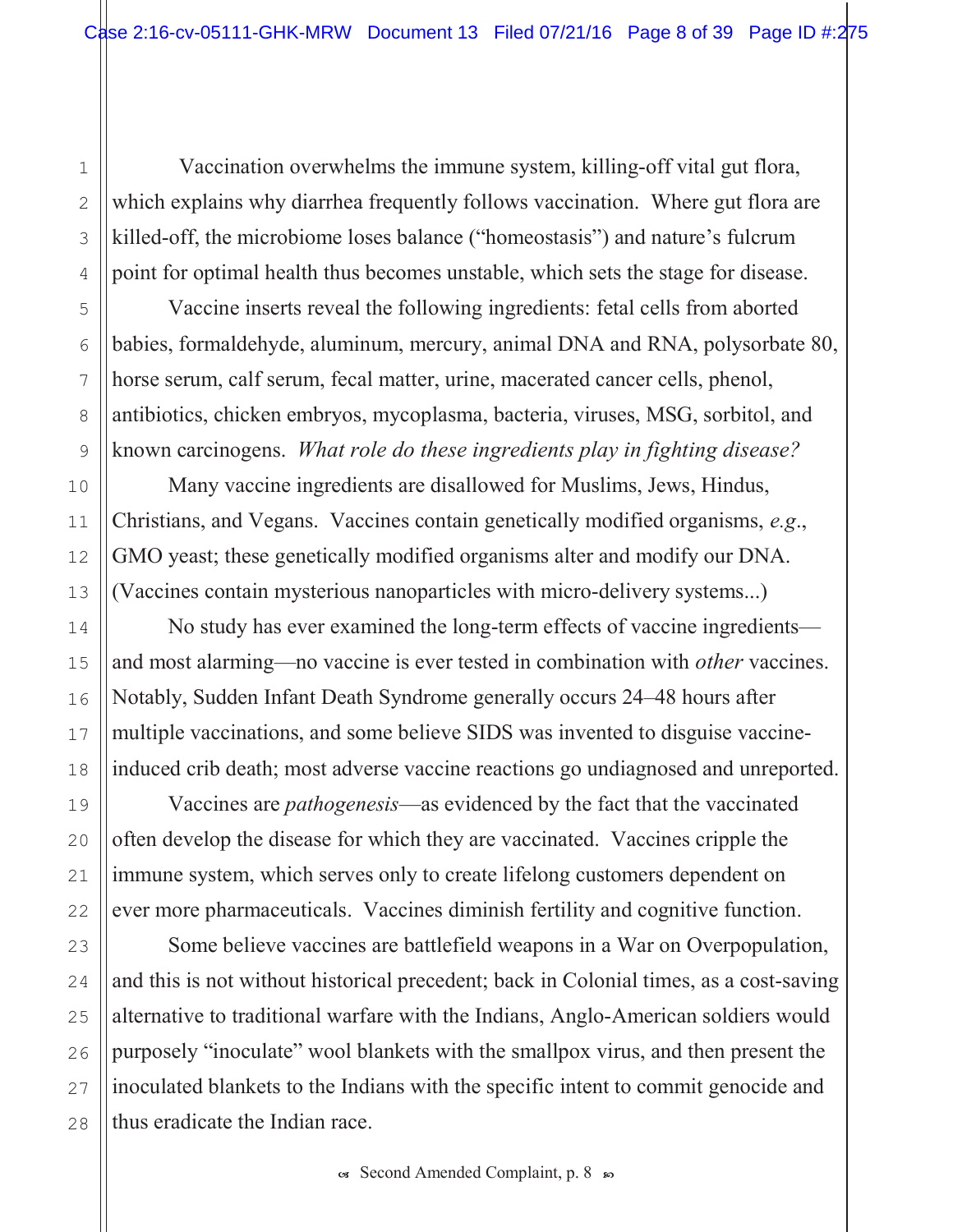The state's interest in achieving total immunization must necessarily take a backseat to the California Constitution, which guarantees the fundamental right to go to school. [Calif. Const., Art. 9, Sec. 5] The California Supreme Court stands firmly on this fundamental right, stating: "[S]ociety has a compelling interest in affording children an opportunity to attend school." [Serrano v. Priest,  $(1971)$ , 5 Cal. 3d 584, 606, 487 P.2d 1241, 1257].

The U.S. Supreme Court recognizes the right to refuse unwanted medical interventions. [Cruzan v. Director Missouri Dept. Health, (1990) 497 U.S. 261] Regarding a child's best interests, it is the parents, not the State, who shall have the right to make healthcare decisions; a child is not a "mere creature of the State." [*Parham v. J.R.*, (1979) 422 U.S. 584] SB 277 wrongfully removes the parents as decision-makers, and in their place, substitutes the State as surrogate parents.

The U.S. Supreme Court also recognizes the fundamental interest of parents, in contrast with that of the state, to guide the religious education of their children. Western history and culture "reflect a strong tradition of parental concern for the nurture and upbringing of their children which the State should not ignore." [Wisconsin vs. Yoder, (1972) 406 U.S. 205, 92 S. Ct. 1526, 32 L. Ed. 2d 15]

Vaccines kill and maim children and the horror of this reality is mindnumbing. In too many instances, vaccines are more injurious and deadly than the diseases for which they're administered. For example, over the past ten years, over 100 American children died from the MMR vaccine, (measles/mumps/rubella) which far exceeds the number of measle deaths (if any). The vaccine for measles kills approx, one American child per month, (and this is surely underreported).

SB 277 is a totalitarian mandate that expects parents to merrily sacrifice their children for the greater good. But this is un-American. What's next? Forcible blood draws? Forcible organ donation? Genetic modification of uteruses? SB 277 wrongfully places the *group* above the *individual*. Plaintiffs now look to the California Constitution to restrain the tyranny of the majority.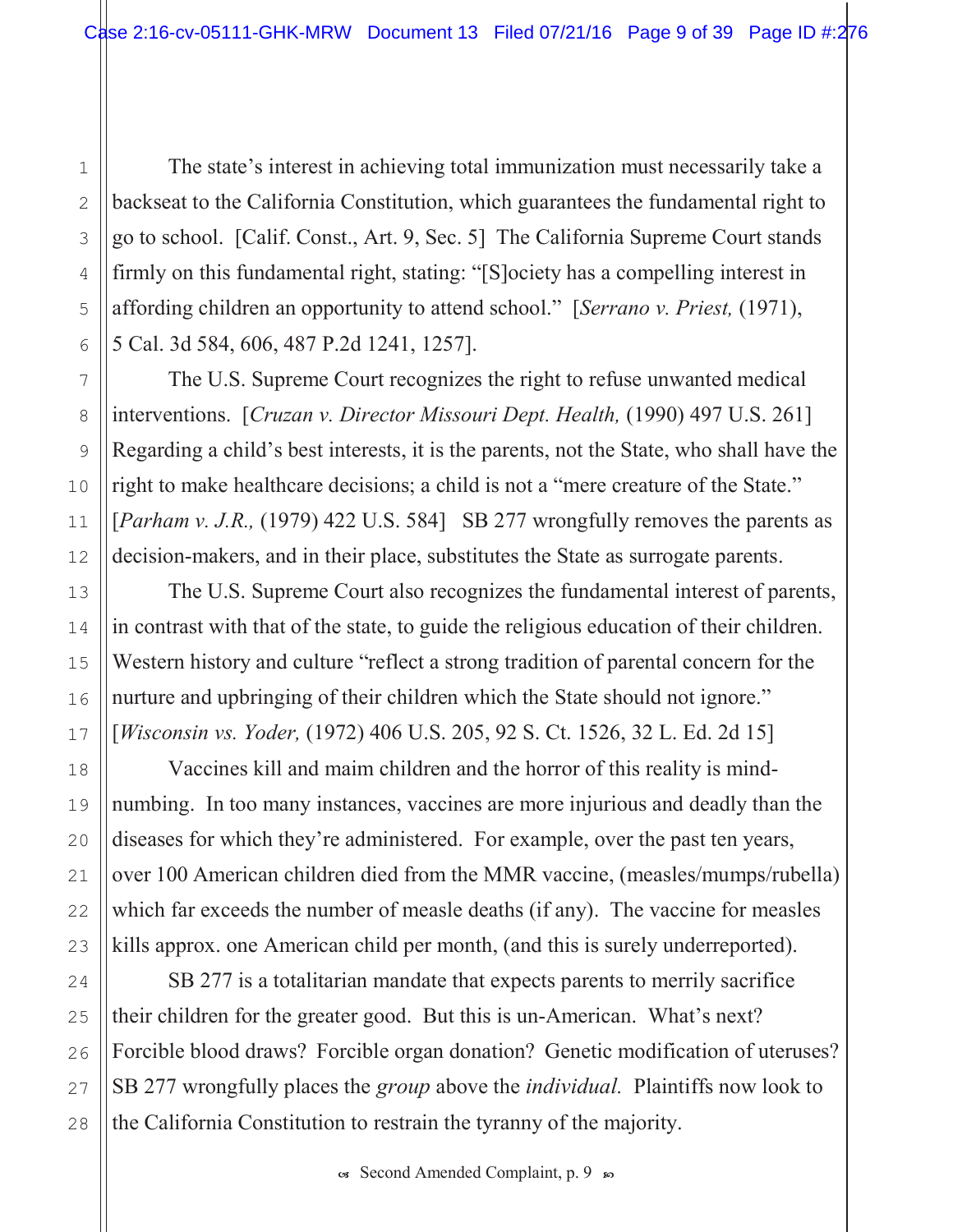Back in 1986, hoping to stabilize the national vaccine market, Congress passed the National Childhood Vaccine Injury Act, [42 U.S.C. §300, ("The Act")], and the national Vaccine Injury Compensation Program, which has paid-out more than \$3.4 billion (taxpayer money) on vaccine injury and wrongful death claims.

The Act was a response to a sharp increase in vaccine tort litigation in the early 80s, which bankrupted two vaccine makers and threatened a third. The Act protects vaccine makers by preempting products liability lawsuits; the Act instead funnels victims into an arbitration quagmire—a non-adversarial tribunal with no mechanism to subpoena industry documents (which would prove design defects). The Act saddles taxpayers with the burden of funding injury compensation for defective vaccines. The Act re-stabilized the national vaccine market by allowing vaccine makers to dodge jury trials and class action lawsuits.

The Act bestows upon vaccine makers what amounts to almost total immunity from liability and Congress enacted this legislation for just one reason: all vaccines are "unavoidably unsafe." In other words, even assuming a given vaccine is manufactured and labeled in accordance with FDA rules, it nevertheless remains "unavoidably unsafe" because such is the nature of vaccine design. [Bruesewitz v. Wyeth LLC,  $(2011)$  562 U.S. 223, 131 S. Ct. 1068, 1089]

Bruesewitz confirms the Act's preemption of design-defect claims against vaccine makers—because all vaccines are "unsafe." There is no such thing as a safe vaccine; if there were, we wouldn't call it a vaccine. (And, likewise, there is no such thing as a safe machine-gun; if there were, we'd call it something else.) If vaccines were safe, vaccine makers wouldn't need congressional immunization from liability. Safe vaccines?—the most loathsome and oppressive lie ever told.

"But for" the Act, jury trials and class action lawsuits would swamp the national vaccine market—then destabilize and ultimately capsize it—because all vaccines are "unavoidably unsafe." Without the Act's protection, personal injury lawyers would quickly drive all vaccine makers out of business.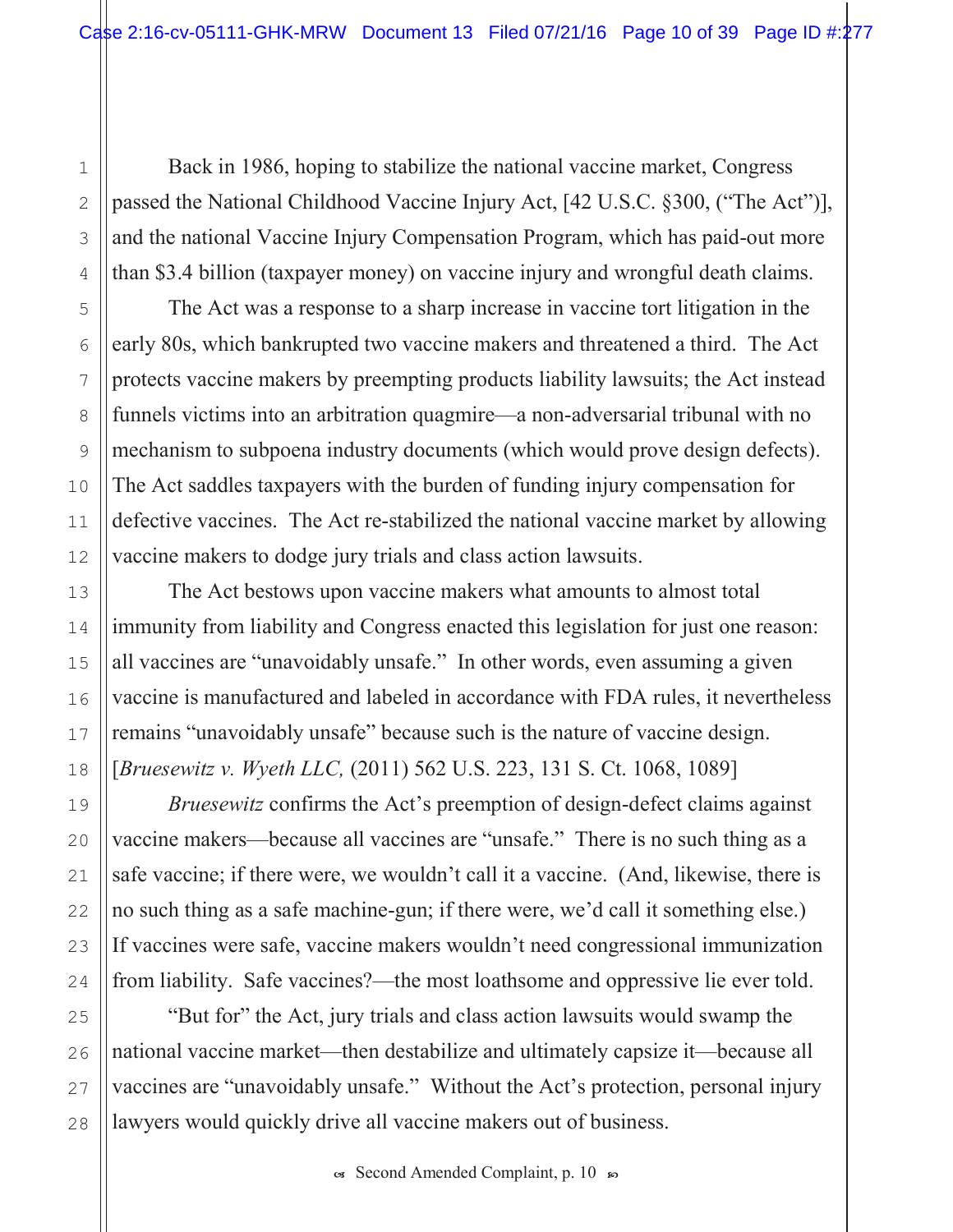Tragically, instead of removing unavoidably unsafe products from the marketplace, Congress instead removed the specter of vaccine liability, and this, in turn, removed all incentive for vaccine safety. When vaccines kill or maim, vaccine makers pay no monetary damages to victims because Congress foisted that duty upon taxpayers—who must bail-out vaccine makers for all design defects.

When defective automobiles kill children, a wrongful death cause-of-action arises against Ford or Chevrolet; however, when defective vaccines kill children, no cause-of-action arises against Merck or Pfizer.

The federal sovereign (at taxpayer expense) holds vaccine makers harmless from liability for "unsafe" products, while the state sovereign (at taxpayer expense) forces those same "unsafe" products on our children under SB 277.

Even where vaccines are manufactured and labeled per FDA rules, they remain unavoidably unsafe. The popular media squawks incessantly—pretending vaccines are "safe and effective"—but this is a blatant contradiction of the Supreme Court holding in *Brusewitz*, which specifically ruled that all vaccines, as a matter of law, are unavoidably unsafe; (further inquiry is unnecessary).

Future generations will look back at today's modern vaccination practice as barbaric pseudoscience—and wonder why we were so willing to inject children with known carcinogens, toxins, pathogenic bacteria and DNA replicating viruses. Future generations may condemn us forever if we corrupt the human legacy.

Plaintiffs emphasize that: (i) vaccines do not guarantee "immunization;" (ii) vaccine-injured persons cannot sue vaccine makers at the county courthouse; (iii) taxpayers must subsidize vaccine makers' products liability, personal injury, and wrongful death claims; (iv) all vaccine designs are unavoidably unsafe; and  $(v)$  vaccine makers cannot explain how vaccines work, nor why they fail. Plaintiffs refuse to sacrifice their children to the state—because vaccines are just too risky. When all's said, Plaintiffs would rather their children endure a sevenday fever and rash—as opposed to a lifetime of autism.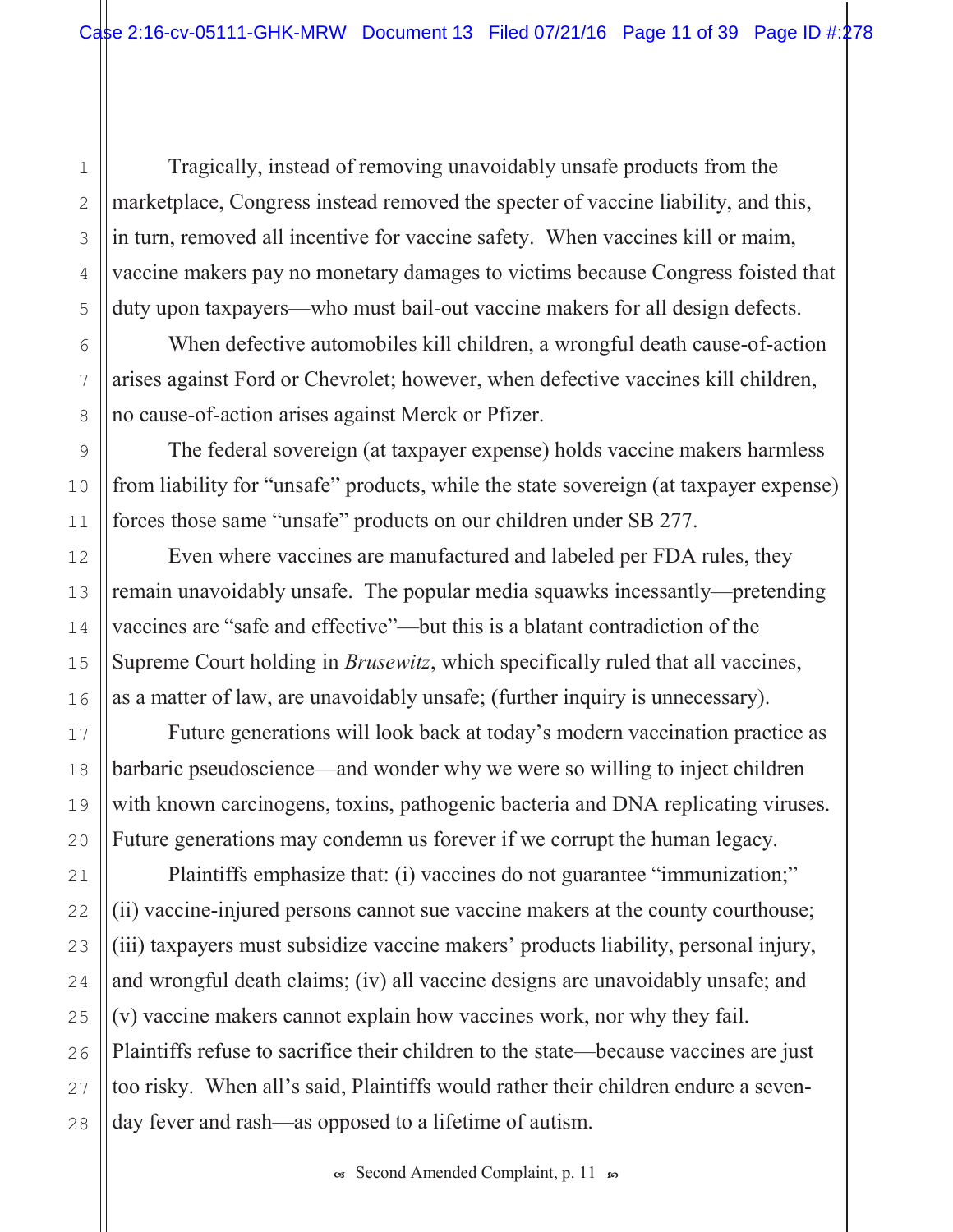The United States Court of Appeals recognizes that medical science is a "field bereft of complete and direct proof of how vaccines affect the human body." [Althen v. Sec'y of Health & Human Servs., 418 F.3d 1274 (Fed. Cir. 2005)]

Remarkably, medical science cannot explain how vaccines go wrong or why vaccines kill, nor can it predict who will next suffer vaccine injuries or under what circumstances. But this comes as no surprise—because vaccine makers are just as incapable of explaining how vaccines (supposedly) enhance the body's disease-fighting abilities. The costs associated with vaccines clearly outweigh the benefits (if any) because vaccines come with no immunization guarantee and instead carry the very palpable risk of great bodily harm and death.

SB 277 was an overreaction to a reported measles outbreak at Disneyland, in Anaheim, where a few dozen folk allegedly had a fever and a rash for seven days. But Plaintiffs emphasize the facts—both vaccinated and un-vaccinated persons can contract the measles virus, and both vaccinated and un-vaccinated can spread it. Therefore, no compelling reason exists to segregate the un-vaccinated students. All California schools must open their doors to all children equally.

SB 277 violates Plaintiffs' and their children's rights under the California Constitution. Plaintiffs request preliminary and permanent injunctive relief halting Defendant, KAREN SMITH from enforcing SB 277's vaccine mandate. Plaintiffs request a court order striking down SB 277 as "unconstitutional."

Epilogue: Freedom means nothing if you can't keep the government out of your body.

Dated: July 19, 2016

**LAW OFFICES OF T. MATTHEW PHILLIPS** 

T. Matthew Philips

T. Matthew Phillips, Esq. Plaintiffs' Counsel.

Ges Second Amended Complaint, p. 12 so

 $\mathbf{1}$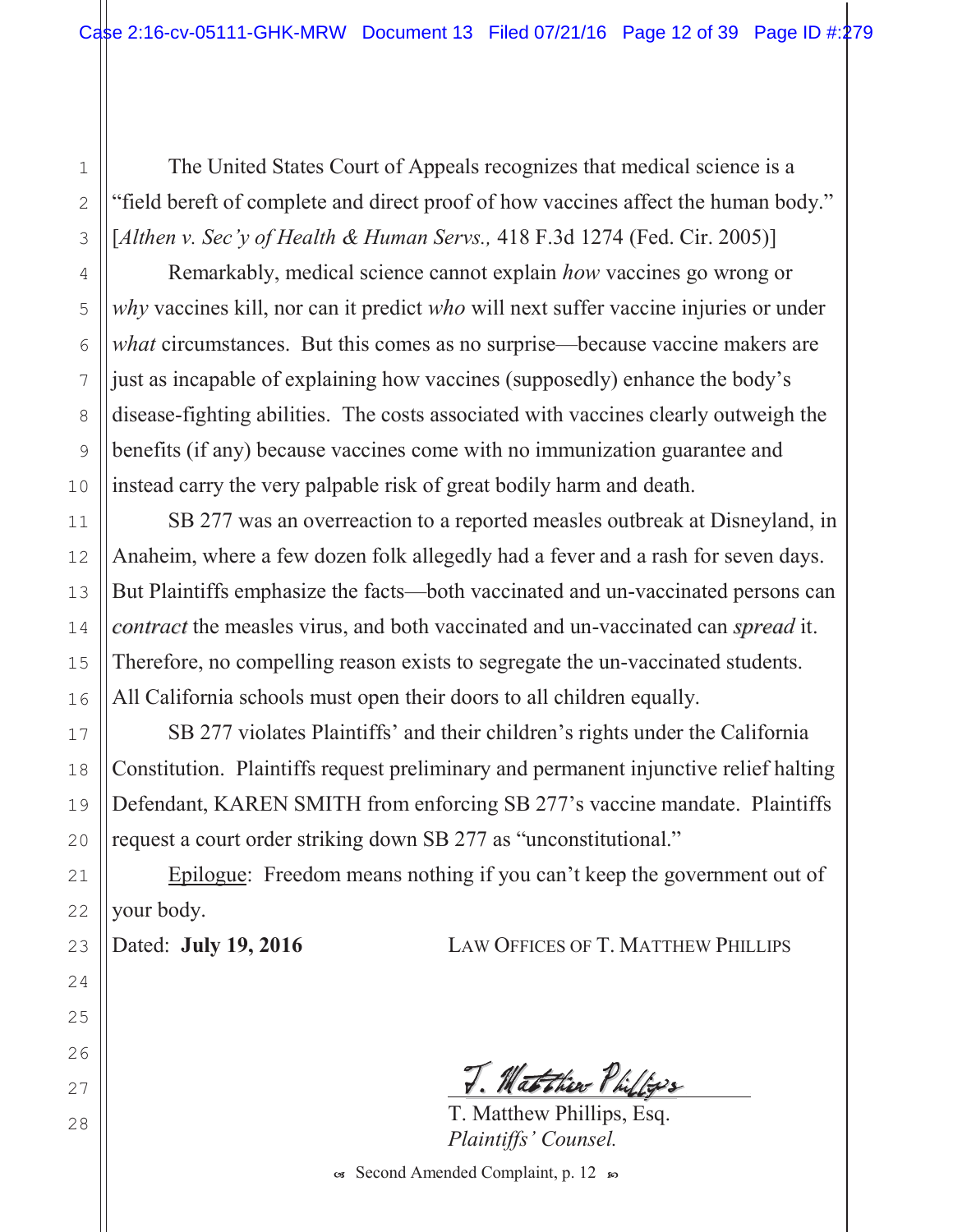$\mathbf 1$ 

 $\overline{2}$ 

3

4

5

6

7

8

9

10

 $11$ 

 $12$ 

13

 $14$ 

15

16

17

18

19

20

 $21$ 

22

23

24

25

26

27

28

### G JURISDICTION & PARTIES SO

Plaintiff, TAMARA BUCK, a L.A. County resident, is a single mother to a  $(1)$ sixth-grade girl who is vaccine-free. Plaintiff, TAMARA BUCK, believes that vaccinations are extremely risky for everyone, especially infants and children. Her philosophy on immunity is that natural immunity is the safest and best kind of immunity we can acquire. Plaintiff, TAMARA BUCK, breastfed her daughter for 30 months in order to pass on immunity, and to help her daughter fight disease while her immune system matured. Her daughter has been extremely healthy since the day she was born, with no immune issues whatsoever. Philosophically, TAMARA BUCK, believes it is important to continue on her child's current vaccine-free path. Because her daughter will enter seventh grade this coming fall, it constitutes a new "grade span" under SB 277, which requires mandatory immunization; and unless she compromises her "personal beliefs," her daughter will be denied the rest of her free public education based on SB 277. Plaintiff, TAMARA BUCK, will be required to homeschool her daughter – and remain out of the work force, or relocate out of state.

Plaintiff, SHARON BROWN, a Riverside County resident, is a 42-year old  $(2)$ wife of a law enforcement officer, mother of two children, one of whom had severe vaccine reactions. Plaintiff, SHARON BROWN'S two children are upstanding, honor roll students in the public school system, of which SHARON BROWN is an active financial contributor and weekly volunteer. SHARON BROWN is a degreed, working professional with 15 years' experience in the engineering recruiting industry. Plaintiff, SHARON BROWN, is a Christian fiercely opposed to the practice of harvesting fetal cells from live babies for use in vaccines. SHARON BROWN, believes in a holistic lifestyle, rejecting genetically modified foods (GMOs), pesticides, pharmaceutical drugs, vaccines, and other chemicals, as much as possible. In addition, SHARON BROWN believes that SB 277 violates her right to privacy by "outing" her family as non-vaccinators.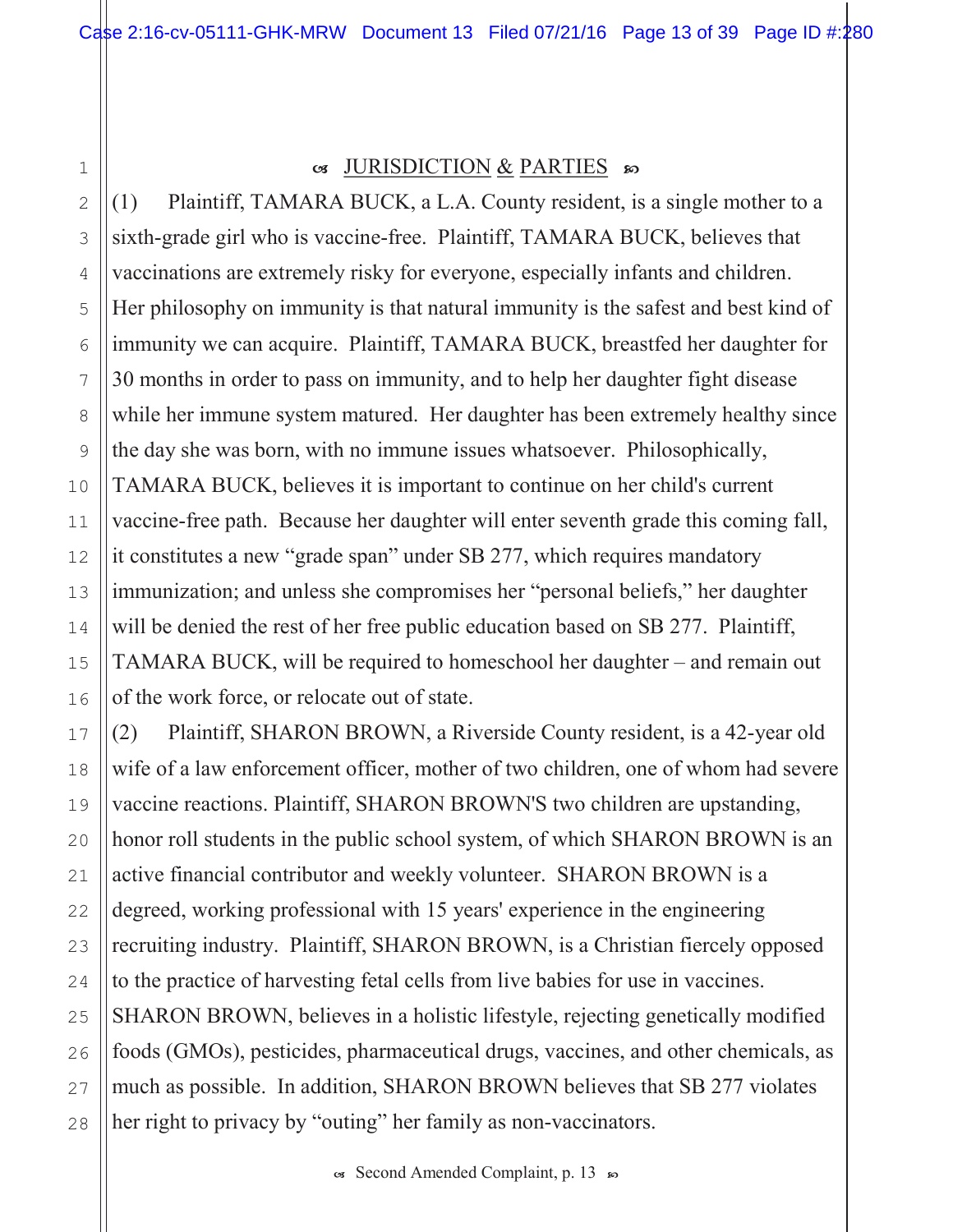Plaintiff, SARAH LUCAS, a Butte County resident, is a 33-year-old single,  $(3)$ low-income, Christian, mother of three children who have had most recommended vaccinations. All three of SARAH LUCAS' children experienced vaccine failure or adverse physical reactions resulting in urgent care and ER visits. Plaintiff, SARAH LUCAS, believes that, if her children aren't immune by now, then that is a failure of the vaccines and failure to further vaccinate should not impact public school access. Plaintiff, SARAH LUCAS, refuses to again put her healthy children in danger simply to exercise their fundamental right to a public education.

 $(4)$ Plaintiff, CHARLENE HOUSEN, a Riverside County resident, is a 39-yearold single mother of a vaccine-injured 5-year-old daughter who chooses to live natural, vaccine-free, organic, and vegetarian. Plaintiff, CHARLENE HOUSEN chooses to allow her daughter's immune system to do its job by not injecting or ingesting harmful chemicals such as GMOs, pesticides, human or animal DNA, aluminum or formaldehyde. Plaintiff, CHARLENE HOUSEN, loudly declares, "My body, my child, my choice!"

Plaintiff, DAWNIELLE SELDEN, a Riverside County resident, is a college- $(5)$ educated professional, working mother of three, pro-life, Christian conservative. DAWNIELLE SELDEN'S children are partially vaccinated, having abstained from those vaccines that contain aborted fetal cells. One of DAWNIELLE SELDEN'S children have had severe vaccine reactions; her oldest child suffered from vaccine injury after receiving the MMR, and she has nephews who are autistic. Her son is an honors student at a private Catholic school, and she believes it is ludicrous to think that the State can take away her son's right to even a private education, which she funds!

Plaintiff, SERGE EUSTACHE, a Los Angeles County resident, is a 40-year- $(6)$ old, African-American, married father of two beautiful daughters. Plaintiff, SERGE EUSTACHE is a VFX artist, (visual effects artist), in the entertainment industry. Plaintiff, SERGE EUSTACHE, pursues this lawsuit in the hopes of

os Second Amended Complaint, p. 14 so

 $\mathbf{1}$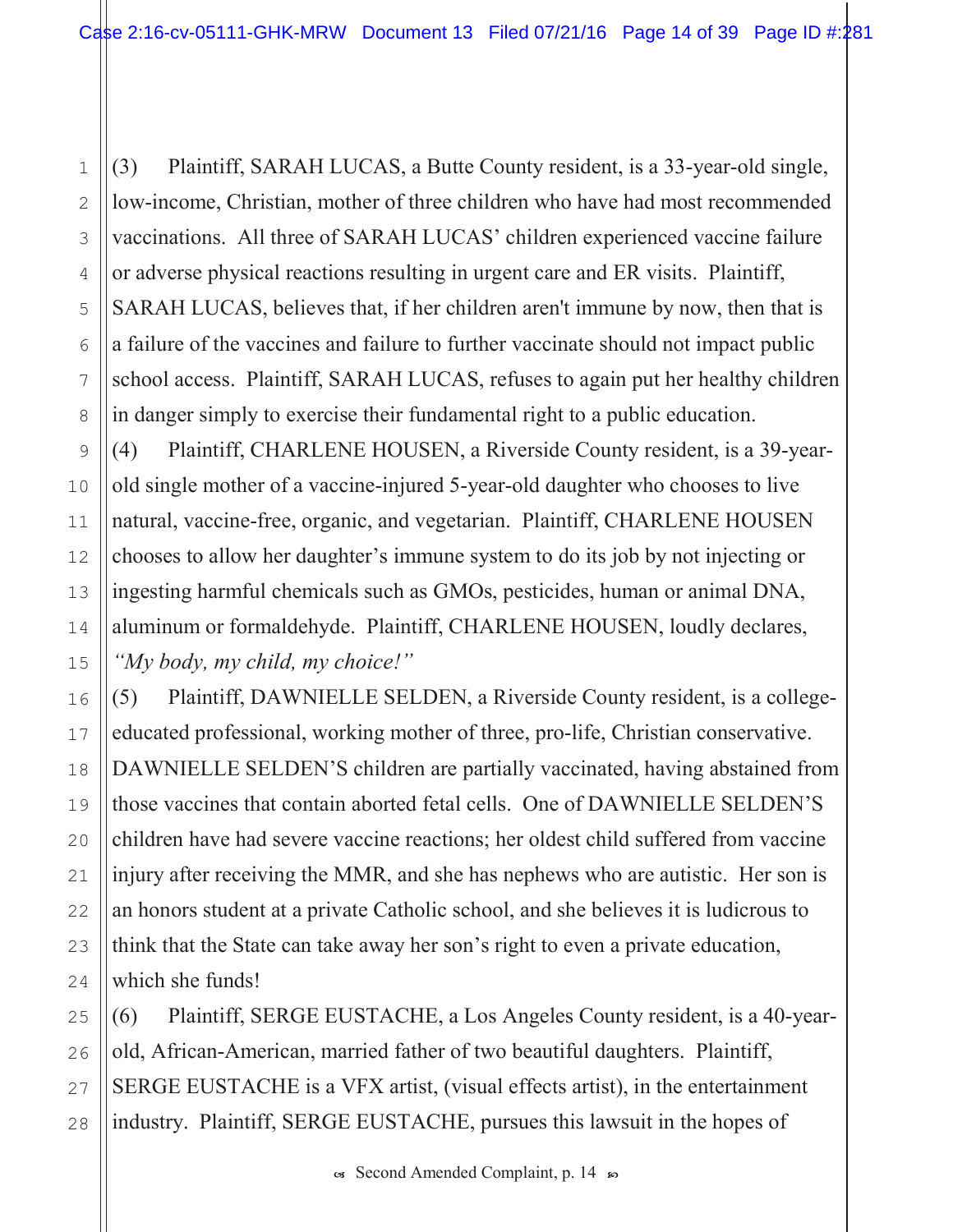keeping our freedom of choice in the matter of vaccinations. Steadfast and true  $\mathbf{1}$ remains SERGE EUSTACHE'S dream of having his daughters pursue their  $\overline{2}$ dreams through the educational system of California. Plaintiff, SERGE 3 EUSTACHE wishes that we all may one day enjoy not only lasting health but the 4 freedoms that come with it. 5

 $(7)$ Plaintiff, TRICIA EUSTACHE, a Los Angeles County resident, is a 46-year-old, married, mother of two girls, ages 7 and 2 and vaxx-free! Plaintiff, TRICIA EUSTACHE is a licensed, Speech Pathologist who puts a lot of effort into maintaining her family's health and well-being. Plaintiff, TRICIA EUSTACHE has been vegetarian for almost 10 years and she lives a holistic lifestyle. She believes that health is best maintained by adhering to an organic diet, high in raw foods, as well as exercise, routine cleansing, and detox. TRICIA EUSTACHE has spent many years researching and experimenting with alternative and natural remedies for common ailments. Her family avoids pharmaceuticals as much as possible. Plaintiff, TRICIA EUSTACHE is opposed to vaccination because she spent countless hours doing research aided by her background in microbiology. Luckily, for her girls, TRICIA EUSTACHE began her research before they were born to avoid having to make fear-based decisions.

 $(8)$ Plaintiff, NIKKI JENCEN, a San Diego County resident, is a strong advocate for all human rights, especially children. Plaintiff, NIKKI JENCEN has two vaccine-free children, ages 10 and 6. She is also married to a police officer in San Diego County. Plaintiff, NIKKI JENCEN is a Holistic Health Practitioner, educated with degrees in Sociology, Social Sciences, and Nutrition. She is an online entrepreneur as she the creator of Mega Wellness Summit and the Founder of Women's Wellness Academy. Plaintiff, NIKKI JENCEN helps women and children heal and live naturally. She believes that a holistic and organic lifestyle is best for all, and she is a promoter of free and public education for all children.

6

 $7$ 

8

9

10

 $11$ 

 $12$ 

13

14

15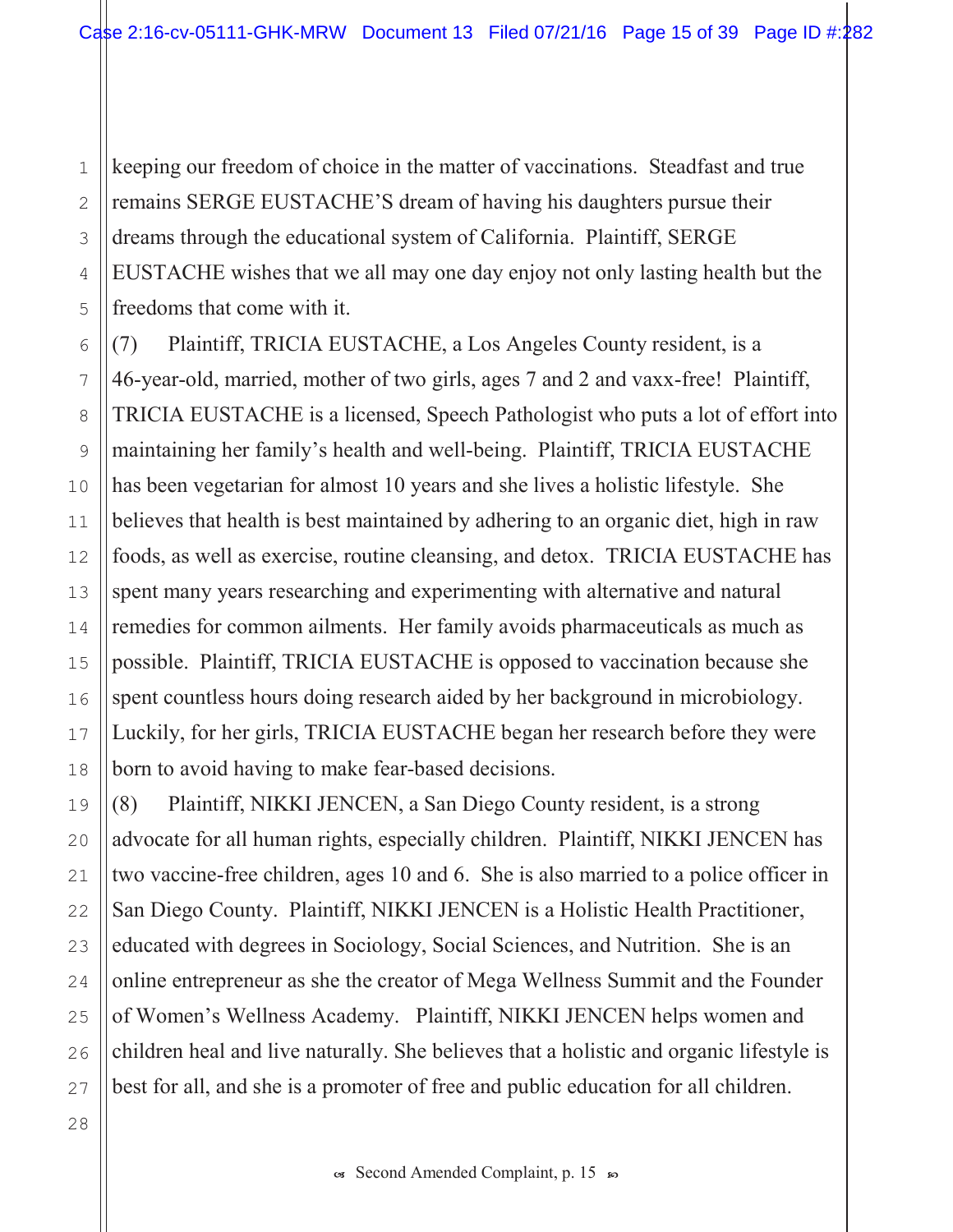$\infty$  Second Amended Complaint, p. 16  $\infty$  (9) Defendant, KAREN SMITH, is the Director of the California Department of Public Health. Defendant KAREN SMITH is sued in her capacity as the Director of the California Department of Public Health. (10) DOES  $1 - 10$ , inclusive, are herein sued under fictitious names; when Plaintiffs learn their true and correct names, Plaintiffs will amend this complaint. Each DOE Defendant is a proximate cause of Plaintiffs' harm.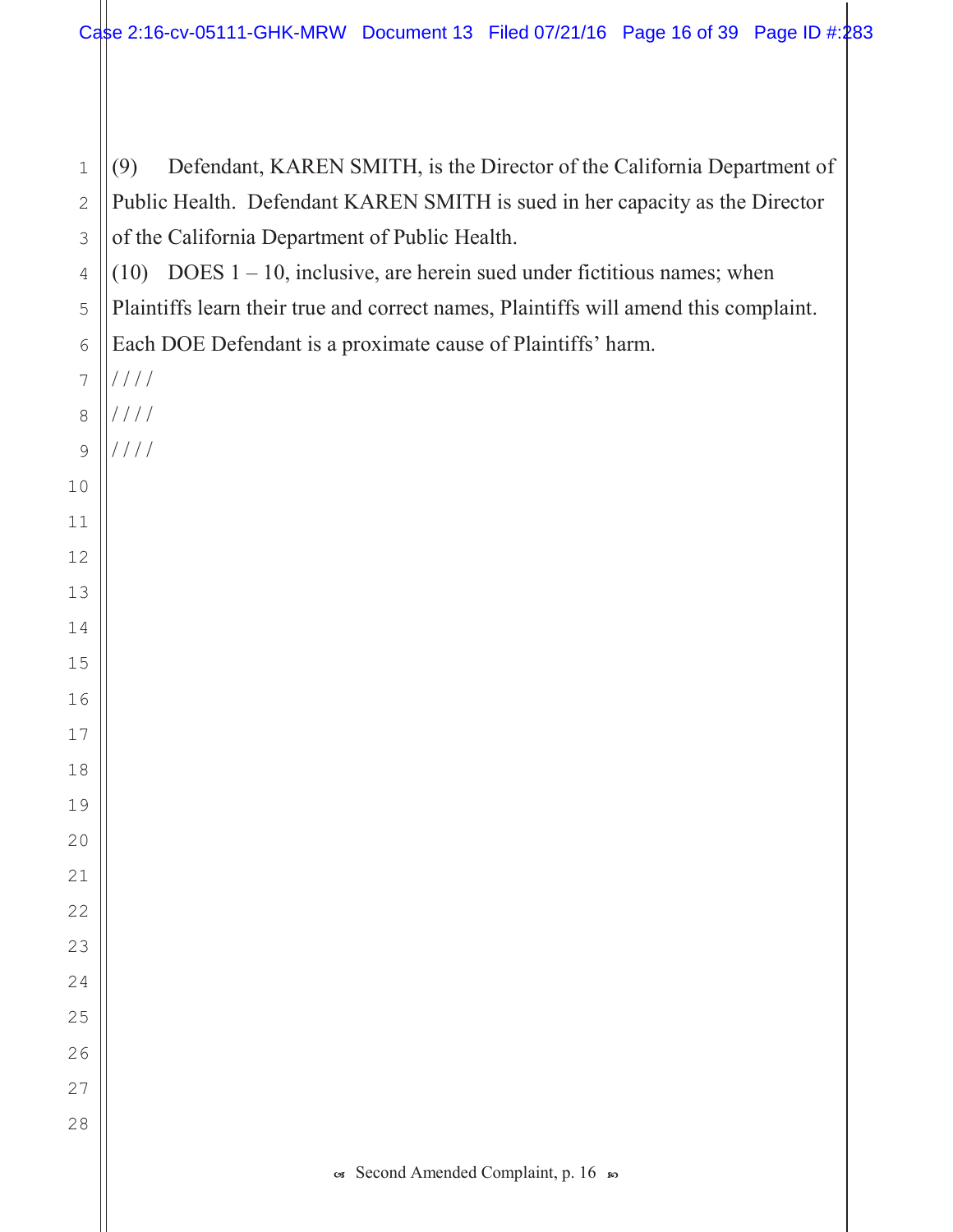$\mathbf 1$ 

## G CAUSE of ACTION No. 1 80

(11) Cause-of-Action No. 1: Violation of California Constitution, Article 1, Section 4, "Freedom of Religion."

(12) Plaintiffs herein incorporate, by this reference, all other paragraphs. Plaintiffs bring *Cause of Action No. 1*, on behalf of themselves and their children, as against Defendant, KAREN SMITH, *in her capacity as* the Director of the California Department of Public Health.

(13) Plaintiffs allege that SB 277 violates California Constitution, Art. 1, Sec. 4, which provides, "Free exercise and enjoyment of religion without discrimination or preference are guaranteed."

(14) Calif. Const., Art. 1, Sec. 4, guarantees the individual's right to freely exercise religion, including the fundamental right to espouse "personal beliefs," including philosophic, conscientious, and religious beliefs. SB 277 violates the Free Exercise Clause of the California Constitution.

(15) Plaintiffs hold certain personal beliefs in opposition to the vaccine mandate. Plaintiffs wish to restore parents' rights to object to state-mandated immunization based on personal beliefs—including, philosophic objections,  $(e.g., to the "herd")$ immunity" theory); conscientious objections, (e.g., to injecting children with animal byproducts and animal DNA); and religious objections,  $(e.g., to injecting)$ children with aborted human fetal cells).

(16) SB 277's elimination of the personal beliefs exemption results in a violation of the Free Exercise Clause of the California Constitution. SB 277 wrongfully prohibits parents from freely exercising their personal beliefs in opposition to state-mandated immunization.

(17) Plaintiffs seek both preliminary and permanent injunctive relief to forever halt SB 277's vaccine mandate, and Plaintiffs further seek a court order striking down SB 277 on the basis that it is violative of freedom of religion, as per the Free Exercise Clause of the California Constitution.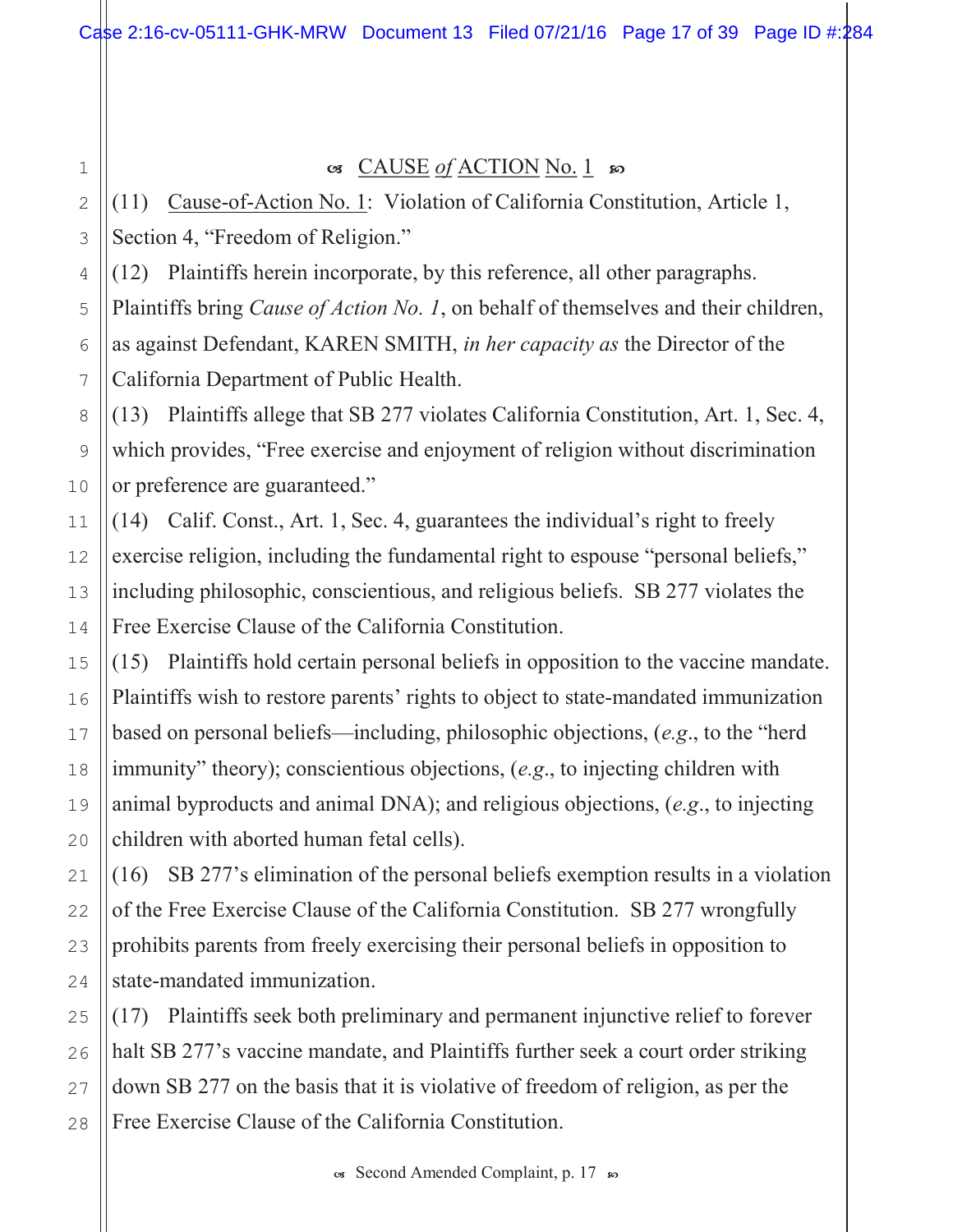(18) Here, because fundamental rights are at stake, "strict scrutiny" is the appropriate standard of judicial review; and thus, the burden of proof "shifts" to the state, which must plead and prove, as an affirmative defense, the existence of a "narrowly tailored, compelling governmental interest."

(19) In order to survive strict scrutiny, the state must prove three things:

(i) the existence of a "compelling governmental goal or interest" in SB 277;

(ii) that SB 277 was "narrowly tailored" to achieve only that goal or interest, and, (iii) that SB 277 was the "least restrictive means" of achieving it.

(20) Legislative Intent: Pursuant to Health & Safety Code Sec.  $120325(a)$ , it is the express intent of Sacramento lawmakers to provide: "[a] means for the eventual achievement of *total immunization* of appropriate age groups against [enumerated] childhood diseases." [See H & S Code  $$120325$  et.seq.; emphasis added.] (21) The articulated three-pronged legal analysis becomes: (i) whether there exists a "compelling governmental interest" in Sacramento's stated goal, *i.e.*, "total immunization;" (ii) whether SB 277 is "narrowly tailored" to achieve Sacramento's stated goal, *i.e.*, "total immunization; and (iii) whether there are "less-restrictive means" of achieving total immunization.

(22) There is no "compelling governmental interest" in "total immunization." The goal itself is vague and ambiguous under a due process analysis, (how many vaccines are required to achieve total immunization?). This stated goal—total immunization—fails to pass muster even under the "rational basis" test.

(23) Even if the Court does find a compelling governmental interest, there are "less-restrictive" means of immunization available to the state, e.g., all 58 counties may pursue non-allopathic means of immunization and parents may also immunize; and, in the event of an outbreak, counties may institute quarantine. (24) Injunctive Relief: Plaintiffs seek a preliminary injunction under CCP  $\S 526$ , which provides an injunction may be granted "when it appears by the complaint" that the plaintiff is entitled to the relief demanded." [See CCP §526] Plaintiffs

 $\mathbf{1}$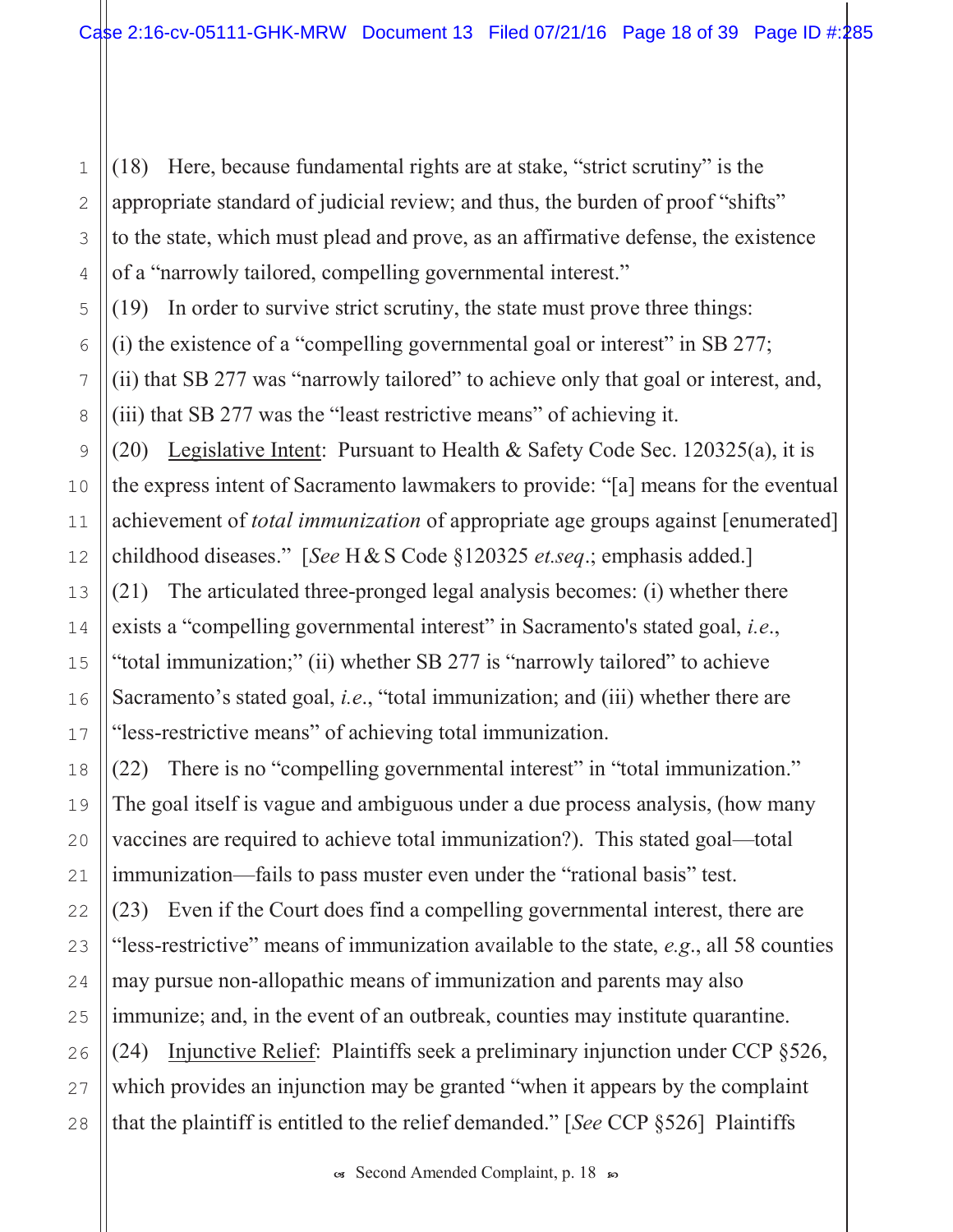contend they are entitled to injunctive relief based only on the allegations set forth in the complaint (which is verified).

 $(25)$  Inadequate Remedy at Law: Plaintiffs allege an inadequate remedy at law; here, monetary compensation is inadequate because Plaintiffs' constitutional rights are inalienable.

(26) Risk of Grave & Irreparable Harm: Unless the Court grants the requested injunctive relief, children will suffer grave and irreparable harm, including injury and death. Once the Court accepts the precedent that all vaccines are unavoidably unsafe, as per *Bruesewitz*, the Court may then conclude that SB277 will be the direct cause of dead and maimed schoolchildren. SB 277 will also cause many children to lose their educations and/or force their parents to relocate out-of-state.  $(27)$  Balancing the Equities: Here, because the risks so far outweigh the benefits, (if any), the Court is wise to issue Plaintiffs' requested injunctive relief. Plaintiffs are in earnest to halt SB 277—because they wish to save children's lives and spare families from immeasurable grief, hardship, and suffering.

(28) Preserving the Status Quo: If the Court compares the harm to the Defendant in *issuing* the requested injunction—versus the harm to Plaintiffs in *withholding* the injunction, it becomes obvious that issuing the injunction merely preserves the status quo, and no harm comes to the state. Plaintiffs urge the Court to err on the side of the schoolchildren—to save their lives—and to defend their fundamental right to go to school.

(29) Likelihood of Success on the Merits: Plaintiffs believe the instant, verified complaint demonstrates a likelihood of success on the merits because SB 277 substantially interferes with fundamental, constitutional rights enumerated at both the federal and state constitutions.

 $(30)$  Attorney's Fees: Plaintiffs seek an attorney's fees award under CCP  $\S 1021.5$ because this lawsuit enforces important rights affecting the public interest and brings substantial benefit to all Californians.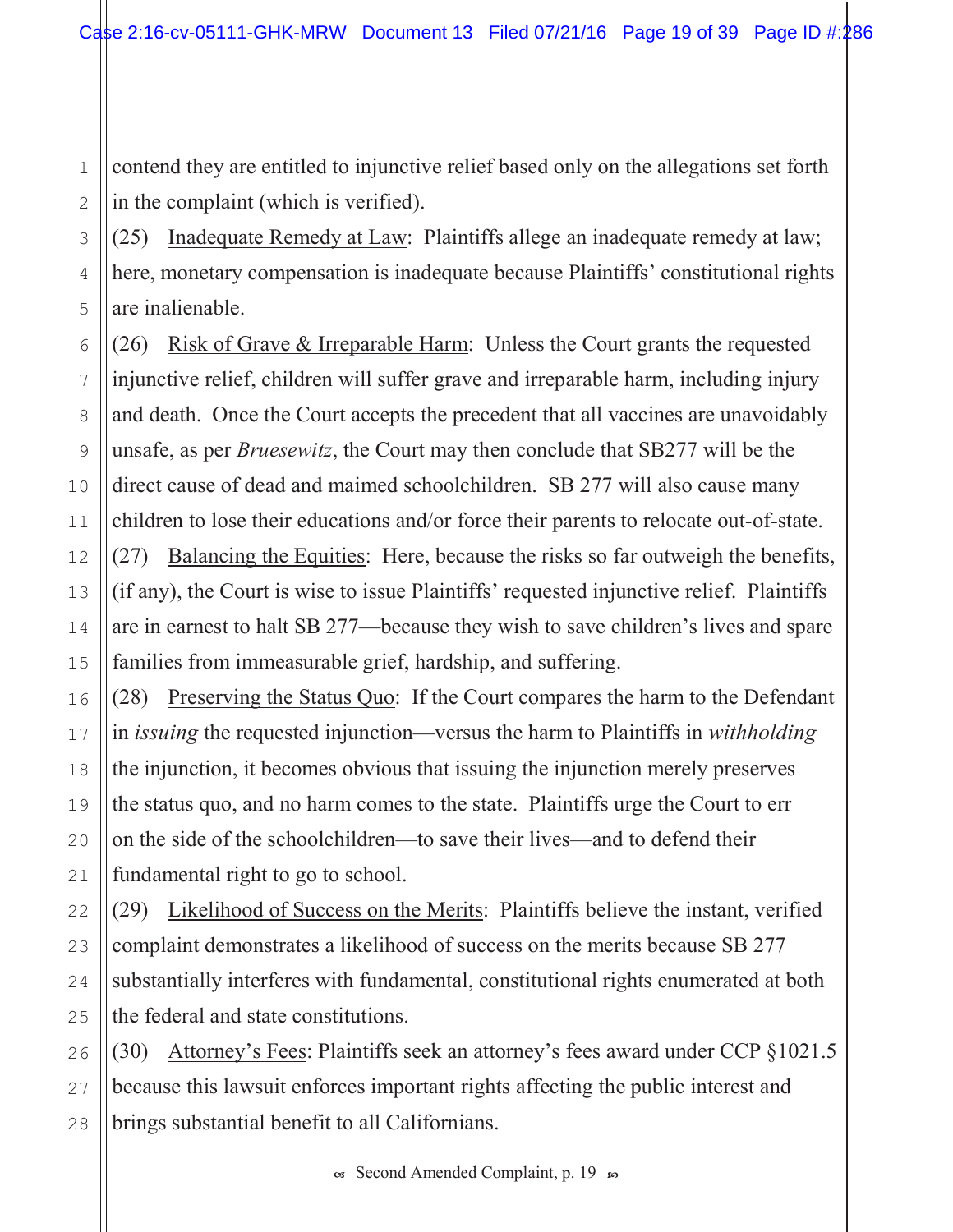1

2

3

4

12

13

14

15

16

17

18

19

20

21

22

23

24

25

26

27

## $\alpha$  CAUSE of ACTION No. 2  $\omega$

(31) Cause-of-Action No. 2: Violation of the California Constitution, Article 9, Section 5, "Children's Right to Go to School."

(32) Plaintiffs herein incorporate, by this reference, all other paragraphs.

5 6 7 Plaintiffs bring *Cause of Action No. 2*, on behalf of themselves and their children, as against Defendant, KAREN SMITH, in her capacity as the Director of the California Department of Public Health.

8 9 10 (33) Plaintiffs allege that SB 277 violates the California Constitution, Art. 9, Sec. 5, which provides: "The Legislature shall provide for a system of common schools by which a free school shall be kept up and supported."

11 [Calif. Const., Art.  $9, § 5$ ]

 $(34)$  California Constitution, Art. 9, Sec. 5, guarantees the children's fundamental right to go to school, whether it be a free public school, a paid private school, or daycare facility, charter school, etc.

 $(35)$  SB 277 wrongfully prohibits children from accessing their constitutional right to education. SB 277's medical mandate violates the children's fundamental rights under Calif. Const., Art. 9, Sec. 5—the right to go to school. Plaintiffs seek preliminary and permanent injunctive relief—so that all children may go to school.  $(36)$  SB 277 wrongfully places conditions on children's constitutional right to go to school; the state may not place 86 vaccines between children and their constitutional right. Again, if the state required 86 vaccinations as a condition of firearms ownership, everybody would instantly see the Second Amendment violation. States may place no conditions on fundamental rights.

 $(37)$  Here, because fundamental rights are at stake, "strict scrutiny" is the appropriate standard of judicial review; and thus, the burden of proof "shifts" to the state, which must plead and prove, as an affirmative defense, the existence of a "narrowly tailored, compelling governmental interest."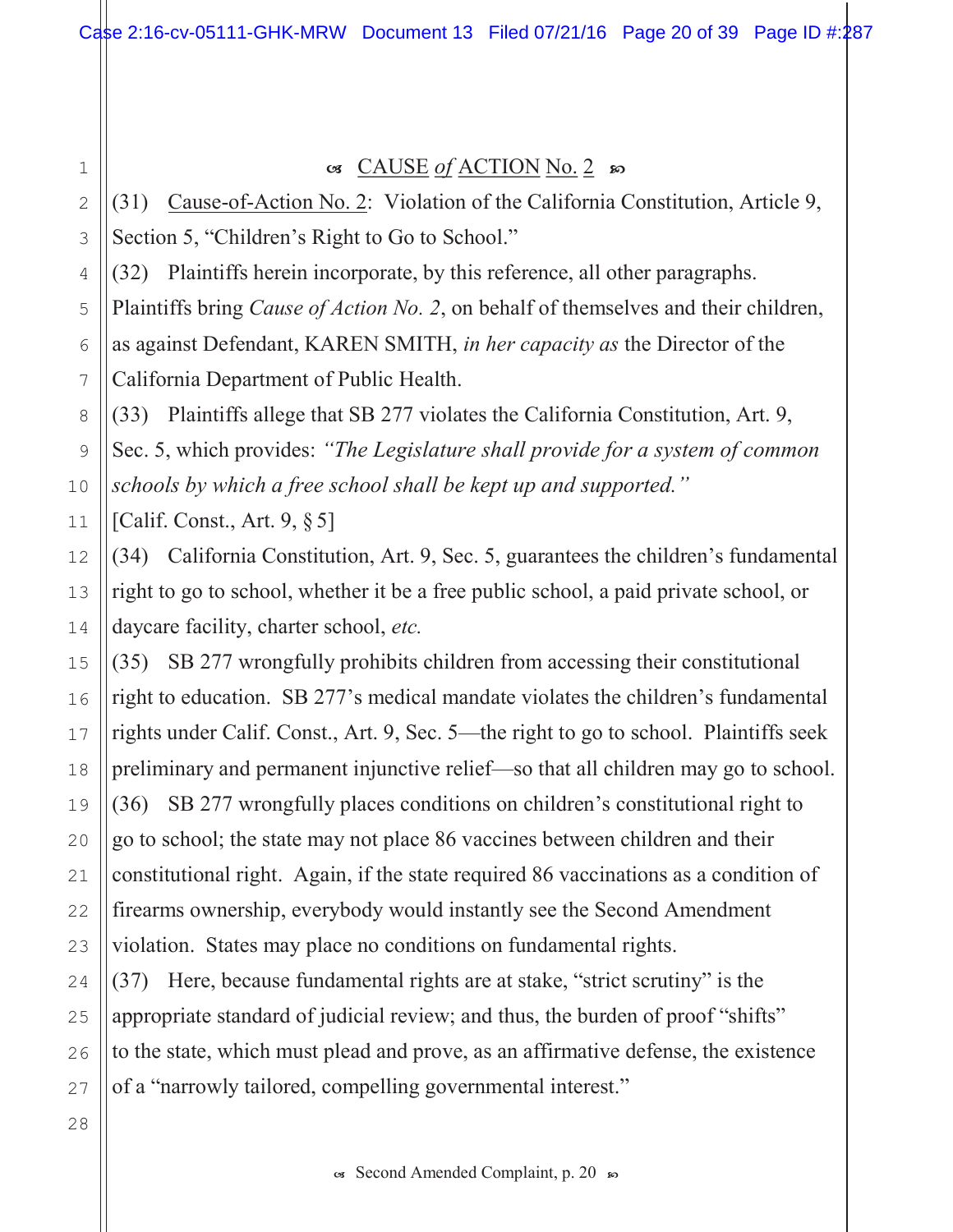(38) In order to survive strict scrutiny, the state must prove three things: (i) the existence of a "compelling governmental goal or interest" in SB 277; (ii) that SB 277 was "narrowly tailored" to achieve only that goal or interest, and, (iii) that SB 277 was the "least restrictive means" of achieving it.

(39) Legislative Intent: Pursuant to Health & Safety Code Sec. 120325(a), it is the express intent of Sacramento lawmakers to provide: "[a] means for the eventual achievement of *total immunization* of appropriate age groups against [enumerated] childhood diseases." [See H & S Code §120325 et.seq.; emphasis added.] (40) The articulated three-pronged legal analysis becomes: (i) whether there exists a "compelling governmental interest" in Sacramento's stated goal, *i.e.*, "total immunization;" (ii) whether SB 277 is "narrowly tailored" to achieve Sacramento's stated goal, *i.e.*, "total immunization; and (iii) whether there are "less-restrictive means" of achieving "total immunization."

(41) There is no "compelling governmental interest" in "total immunization." The goal itself is vague and ambiguous under a due process analysis, (how many vaccines are required to achieve total immunization?). This stated goal—total immunization—fails to pass muster even under the "rational basis" test. (42) Even if the Court does find a compelling governmental interest, there are "less-restrictive" means of immunization available to the state, e.g., all 58 counties may pursue non-allopathic means of immunization and parents may also immunize; and, in the event of an outbreak, counties may institute quarantine. (43) Injunctive Relief: Plaintiffs seek a preliminary injunction under CCP  $\S 526$ , which provides an injunction may be granted "when it appears by the complaint" that the plaintiff is entitled to the relief demanded." [See CCP §526] Plaintiffs contends they are entitled to relief based only on the allegations set forth in the complaint (which is verified).

os Second Amended Complaint, p. 21 so

 $\mathbf{1}$ 

 $\overline{2}$ 

3

4

5

6

7

8

9

10

 $11$ 

 $12$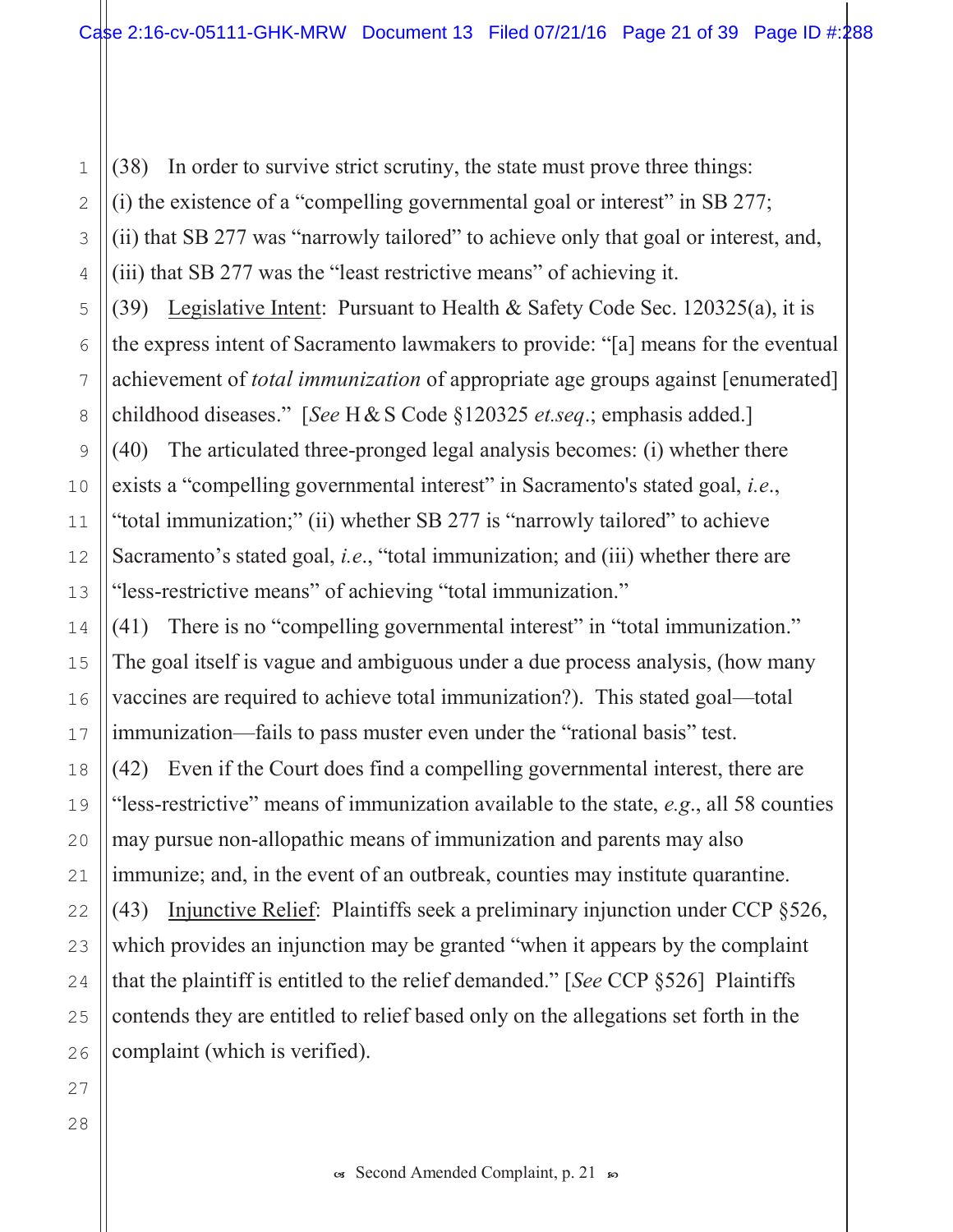(44) Inadequate Remedy at Law: Plaintiffs allege an inadequate remedy at law; here, monetary compensation is inadequate because the constitutional rights of Plaintiffs' children are inalienable.

(45) Risk of Grave  $&$  Irreparable Harm: Unless the Court grants the requested injunctive relief, children will suffer grave and irreparable harm, including injury and death. Once the Court accepts the precedent that all vaccines are unavoidably unsafe, as per *Bruesewitz*, the Court may then conclude that SB277 will be the direct cause of dead and maimed schoolchildren. SB 277 will also cause many children to lose their educations and/or force their parents to relocate out-of-state.  $(46)$  Balancing the Equities: Here, because the risks so far outweigh the benefits, (if any), the Court is wise to issue Plaintiffs' requested injunctive relief. Plaintiffs are in earnest to halt SB 277—because they wish to save children's lives and spare families from immeasurable grief, hardship, and suffering.

(47) Preserving the Status Quo: If the Court compares the harm to the Defendant in *issuing* the requested injunction—versus the harm to Plaintiffs in *withholding* the injunction, it becomes obvious that issuing the injunction merely preserves the status quo, and no harm comes to the state. Plaintiffs urge the Court to err on the side of the schoolchildren—to save their lives—and to defend their fundamental right to go to school.

(48) Likelihood of Success on the Merits: Plaintiffs believe the instant, verified complaint demonstrates a likelihood of success on the merits because SB 277 substantially interferes with fundamental, constitutional rights enumerated at both the federal and state constitutions.

(49) Attorney's Fees: Plaintiffs seek an attorney's fees award under CCP  $\S 1021.5$ because this lawsuit enforces important rights affecting the public interest and brings substantial benefit to all Californians.

27  $1111$ 

1

2

3

4

5

6

7

8

9

10

11

12

13

14

15

16

17

18

19

20

21

22

23

24

25

26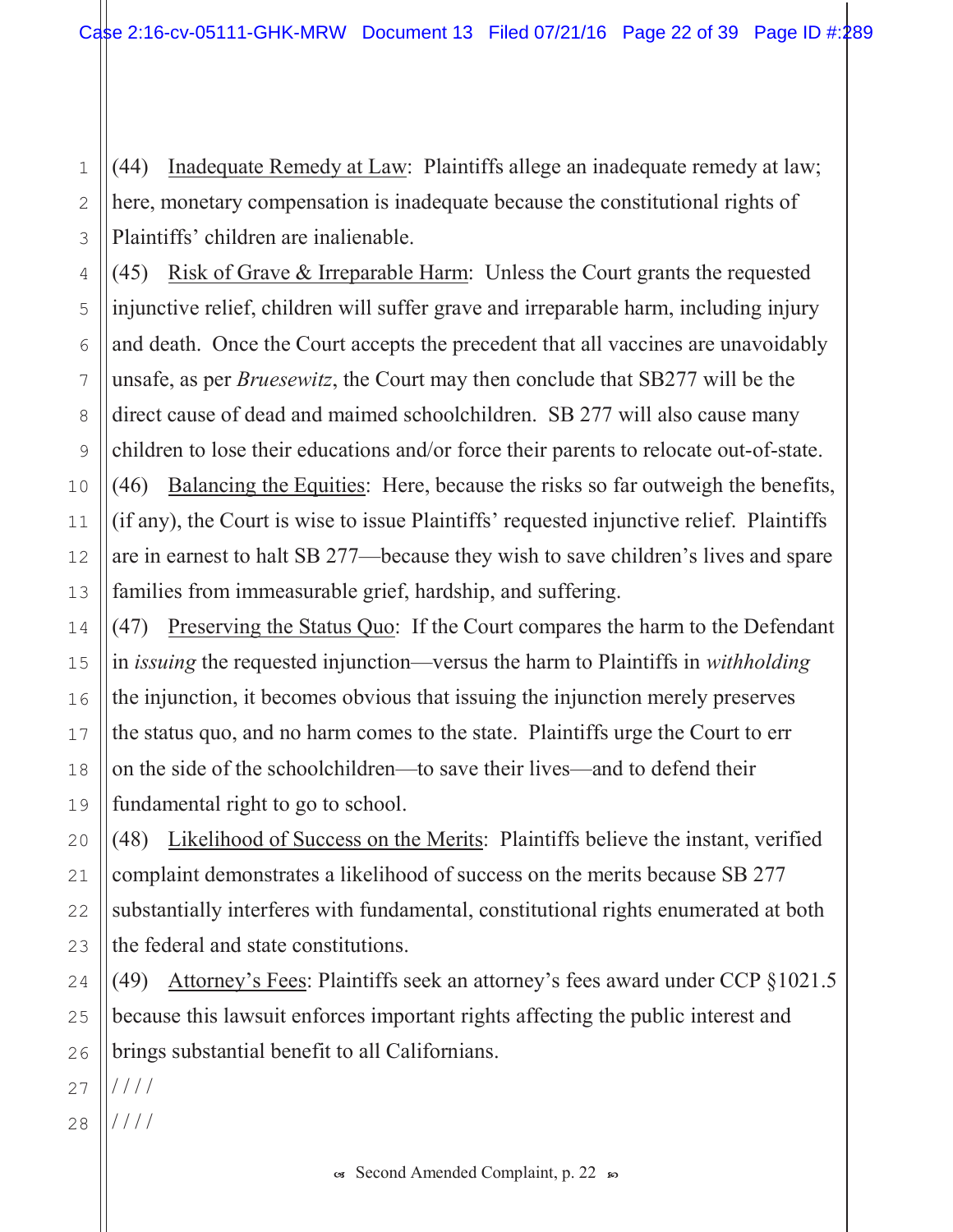1

4

8

9

10

11

12

13

14

15

16

17

18

19

20

21

22

23

24

25

26

27

28

### $\alpha$  CAUSE of ACTION No. 3  $\omega$

2 3 5 6 7 (50) Cause-of-Action No. 3: Violation of the California Constitution, Article 1, Section 7, Equal Protection – discrimination based on vaccination status.  $(51)$  Plaintiffs herein incorporate, by this reference, all other paragraphs. Plaintiffs, and each of them, bring *Cause of Action No.* 3, on behalf of themselves and their children, as against Defendant, KAREN SMITH, in her capacity as the Director of the California Department of Public Health.

 $(52)$  Calif. Const., Art. 1, Sec. 7 provides, "[a] person may not be denied equal protection of the law." Plaintiffs contend that SB 277 violates Equal Protection because it discriminates against students based on "vaccination status." Schools must treat all children the same—regardless of whether they are vaccinated.

(53) Differential treatment of students based on "vaccination status" constitutes unlawful discrimination. It is arbitrary and capricious to treat students differently based on whether they've been vaccinated—e.g., against measles—because both vaccinated and un-vaccinated persons can *contract* the measles virus, and both vaccinated and un-vaccinated can *spread* it. Measles is an equal opportunity virus; it strikes regardless of vaccination status. Therefore, segregating students based on vaccination status does nothing to halt the virus.

 $(54)$  Modernly, in all instances of infectious outbreaks,  $95\%$  + of the afflicted were already vaccinated; and this comes as no surprise because  $95\%$  + of the general population is already vaccinated for all the common infectious diseases.  $(55)$  As measles immunization rates rise to high levels in a population, measles becomes a disease of immunized persons; and this paradox remains true for all infectious diseases that SB 277 contemplates. In other words, where infectious outbreaks strike, 9-out-of-10 persons afflicted by the *Dreaded Disease* were already vaccinated against the *Dreaded Disease*—for which the state now wishes to forcibly impose vaccination; but this serves only to underscore the futility and pointlessness of vaccinating against the *Dreaded Disease* in the first place.

 $\infty$  Second Amended Complaint, p. 23  $\infty$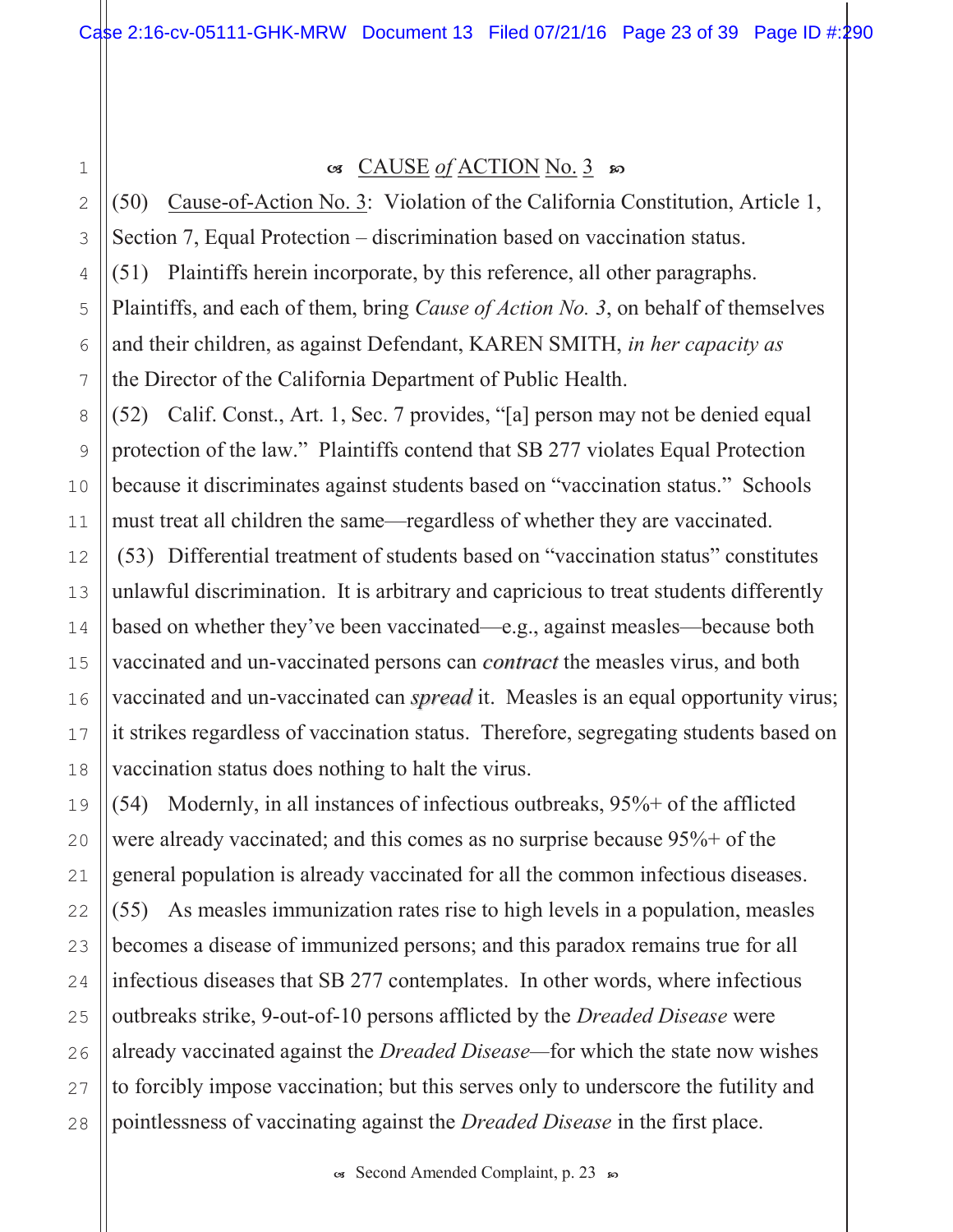(56) If SB 277 takes effect, California will be left with a segregated school  $\mathbf{1}$ system—vaccinated and unvaccinated—and Plaintiffs' children will suffer  $\overline{2}$ invidious discrimination based on "vaccination status," which Plaintiffs argue 3 should be deemed a protected class in all places of public accommodations. 4 (57) Under Brown vs. Board of Education, such a bifurcated school system, 5 vaccinated and unvaccinated, violates the "separate-but-equal" mandate, and 6 therefore, such a divided education system cannot stand. Discrimination based 7 on vaccination status violates Equal Protection, (Calif. Const., Art. 1, Sec. 7). 8 (58) Here, because fundamental rights are at stake, "strict scrutiny" is the 9 appropriate standard of judicial review; and thus, the burden of proof "shifts" 10 to the state, which must plead and prove, as an affirmative defense, the existence  $11$ of a "narrowly tailored, compelling governmental interest."  $12$ (59) In order to survive strict scrutiny, the state must prove three things: 13 (i) the existence of a "compelling governmental goal or interest" in SB 277; 14 (ii) that SB 277 was "narrowly tailored" to achieve only that goal or interest, and, 15 (iii) that SB 277 was the "least restrictive means" of achieving it. 16 (60) Legislative Intent: Pursuant to Health & Safety Code Sec.  $120325(a)$ , it is 17 the express intent of Sacramento lawmakers to provide: "[a] means for the eventual 18 achievement of *total immunization* of appropriate age groups against [enumerated] 19 childhood diseases." [See H & S Code  $\S 120325$  et.seq.; emphasis added.]  $20$ (61) The articulated three-pronged legal analysis becomes: (i) whether there  $21$ exists a "compelling governmental interest" in Sacramento's stated goal, *i.e.*, 22 "total immunization;" (ii) whether SB 277 is "narrowly tailored" to achieve 23 Sacramento's stated goal, *i.e.*, "total immunization; and (iii) whether there are 24 "less-restrictive means" of achieving "total immunization." 25 (62) There is no "compelling governmental interest" in "total immunization." 26

The goal itself is vague and ambiguous under a due process analysis, (how many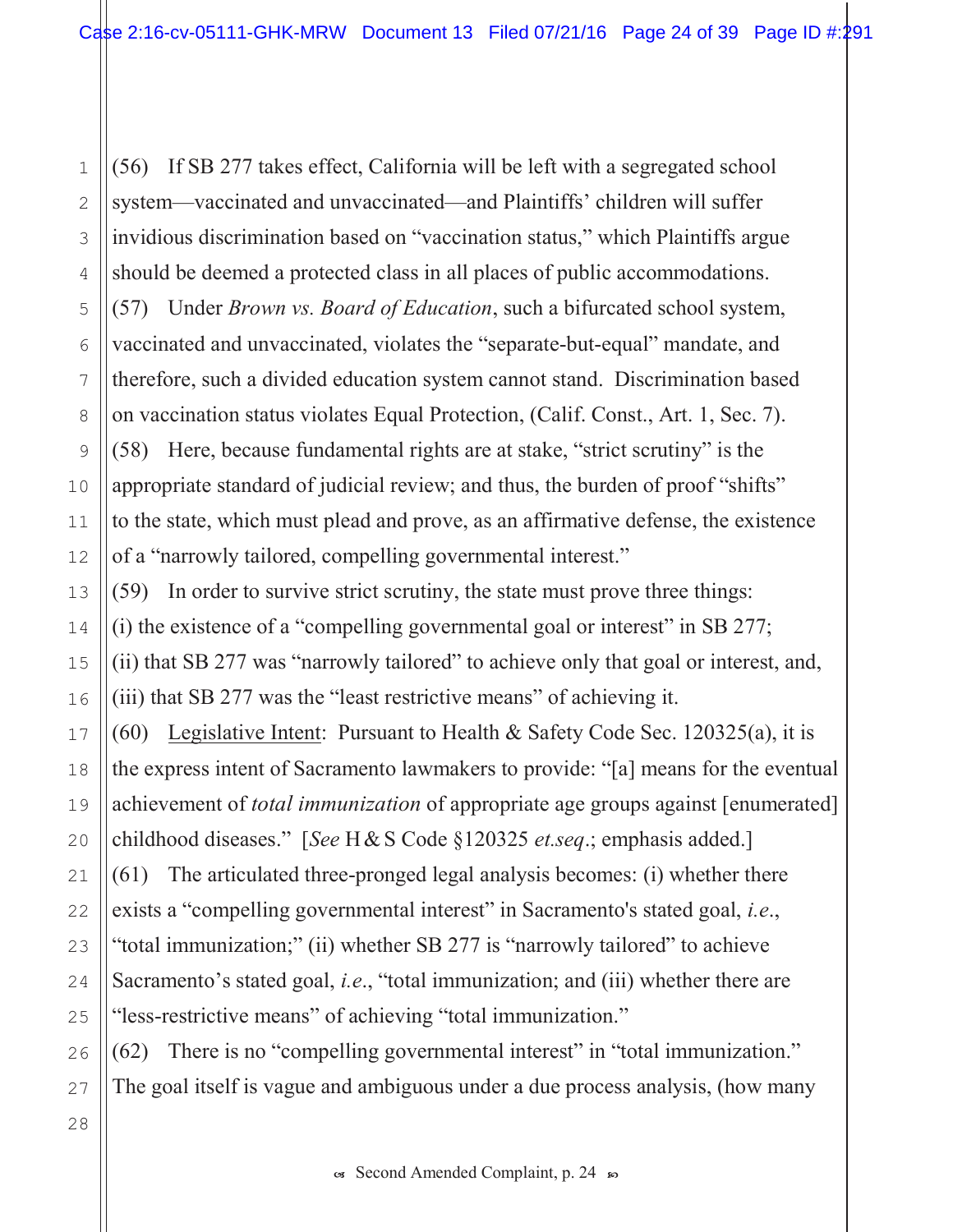vaccines are required to achieve total immunization?). This stated goal—total immunization—fails to pass muster even under the "rational basis" test.  $(63)$  Even if the Court does find a compelling governmental interest, there are "less-restrictive" means of immunization available to the state,  $e.g.,$  all 58 counties may pursue non-allopathic means of immunization and parents may also immunize; and, in the event of an outbreak, counties may institute quarantine. (64) Injunctive Relief: Plaintiffs seek a preliminary injunction under CCP  $\S 526$ , which provides an injunction may be granted "when it appears by the complaint that the plaintiff is entitled to the relief demanded." [See CCP  $\S 526$ ] Plaintiffs contends they are entitled to relief based only on the allegations set forth in the complaint (which is verified).

 $(65)$  Inadequate Remedy at Law: Plaintiffs allege an inadequate remedy at law; here, monetary compensation is inadequate because the constitutional rights of Plaintiffs' children are inalienable.

 $(66)$  Risk of Grave & Irreparable Harm: Unless the Court grants the requested injunctive relief, children will suffer grave and irreparable harm, including injury and death. Once the Court accepts the precedent that all vaccines are unavoidably unsafe, as per *Bruesewitz*, the Court may then conclude that SB277 will be the direct cause of dead and maimed schoolchildren. SB 277 will also cause many children to lose their educations and/or force their parents to relocate out-of-state.  $(67)$  Balancing the Equities: Here, because the risks so far outweigh the benefits, (if any), the Court is wise to issue Plaintiffs' requested injunctive relief. Plaintiffs are in earnest to halt SB 277—because they wish to save children's lives and spare families from immeasurable grief, hardship, and suffering.

 $(68)$  Preserving the Status Quo: If the Court compares the harm to the Defendant in *issuing* the requested injunction—versus the harm to Plaintiffs in *withholding* the injunction, it becomes obvious that issuing the injunction merely preserves the status quo, and no harm comes to the state. Plaintiffs urge the Court to err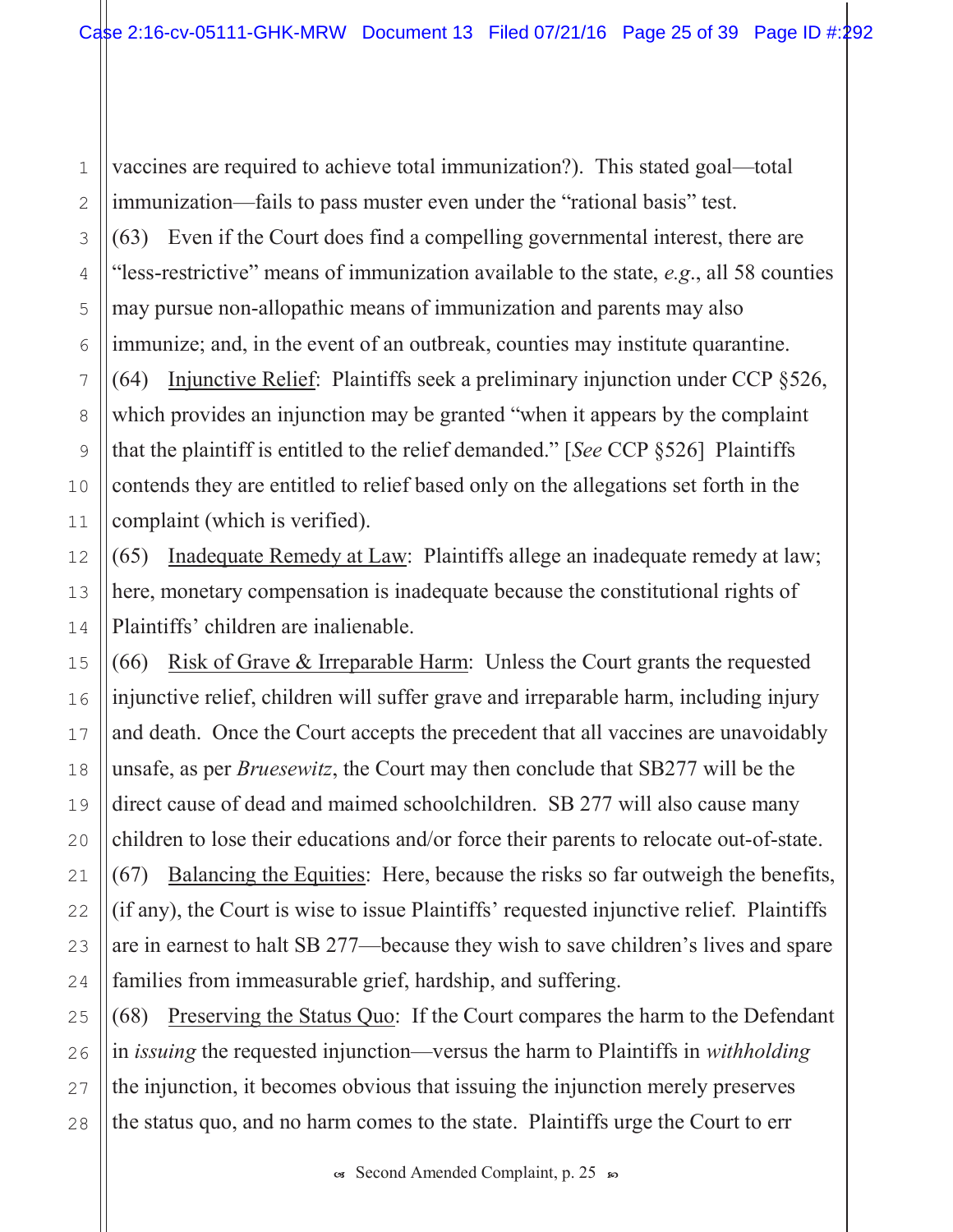on the side of the schoolchildren—to save their lives—and to defend their fundamental right to go to school.

 (69) Likelihood of Success on the Merits: Plaintiffs believe the instant, verified complaint demonstrates a likelihood of success on the merits because SB 277 substantially interferes with fundamental, constitutional rights enumerated at both the federal and state constitutions.

 $(70)$  Attorney's Fees: Plaintiffs seek an attorney's fees award under CCP  $\S 1021.5$ because this lawsuit enforces important rights affecting the public interest and brings substantial benefit to all Californians.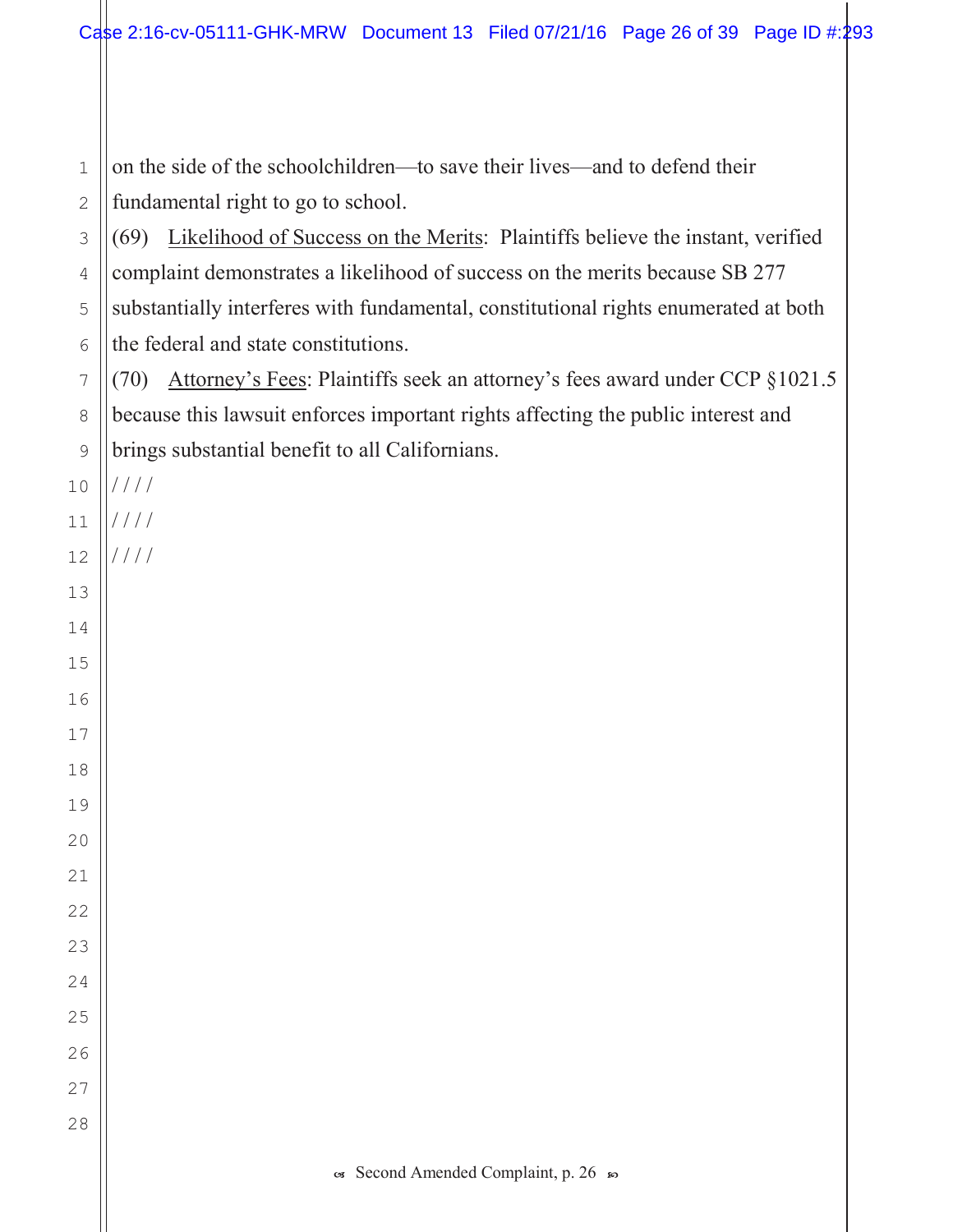$\mathbf 1$  $\overline{2}$ 

3

4

5

6

 $\overline{7}$ 

8

9

10

 $11$ 

 $12$ 

13

 $14$ 

15

16

17

18

19

20

 $21$ 

22

23

24

25

26

 $27$ 

28

### $\circ$  CAUSE of ACTION No. 4  $\circ$

(71) Cause-of-Action No. 4: Violation of Health & Safety Code §24175(a), "Right to Informed Consent."

(72) Plaintiffs herein incorporate, by this reference, all other paragraphs. Plaintiffs, and each of them, bring *Cause of Action No. 4*, on behalf of themselves and their children, as against Defendant, KAREN SMITH, in her capacity as the Director of the California Department of Public Health.

(73) SB 277's vaccine mandate is properly deemed a medical experiment because it reduces the patients to "test subjects"—guinea pigs in ongoing clinical trials. SB 277 robs the rights of the individual—to satisfy the greater good. The term "greater good" is a polite euphemism for "tyranny of the majority." But Plaintiffs note, the purpose of the courts is to restrain the group vis-à-vis the individual. (74) Randomized Double Blind Placebo Control studies, ("RDBPC"), are the gold standard of epidemiologic studies, however, no such safety studies exist for vaccines; instead, vaccine makers look to Sacramento lawmakers to force children to become unwitting test subjects in their grand medical experiments.

(75) No vaccine is ever tested in combination with *other* vaccines. Modernly, infants are jabbed as many as seven times in one well-visit, yet there are no safety trials for the myriad possible combinations of seven different shots (and physicians never pre-screen for allergies). Vaccines come in just one size, and apparently, one size fits all—an 8-lb. newborn receives the same dosage as a 300-lb. adult. (76) Modern vaccination utterly ignores the patient's right to informed consent. And Plaintiffs argue that it's not enough to blithely list a cavalcade of possible side-effects on vaccine warning inserts, (which aren't always offered to parents). Mandatory vaccination must come with an "informed consent" clause. (77) Generally speaking, the medical community knows and understands that patients are entitled to "receive sufficient information to make a meaningful

decision" regarding their healthcare. [See Cobbs v. Grant (1972) 8 Cal.3d 229]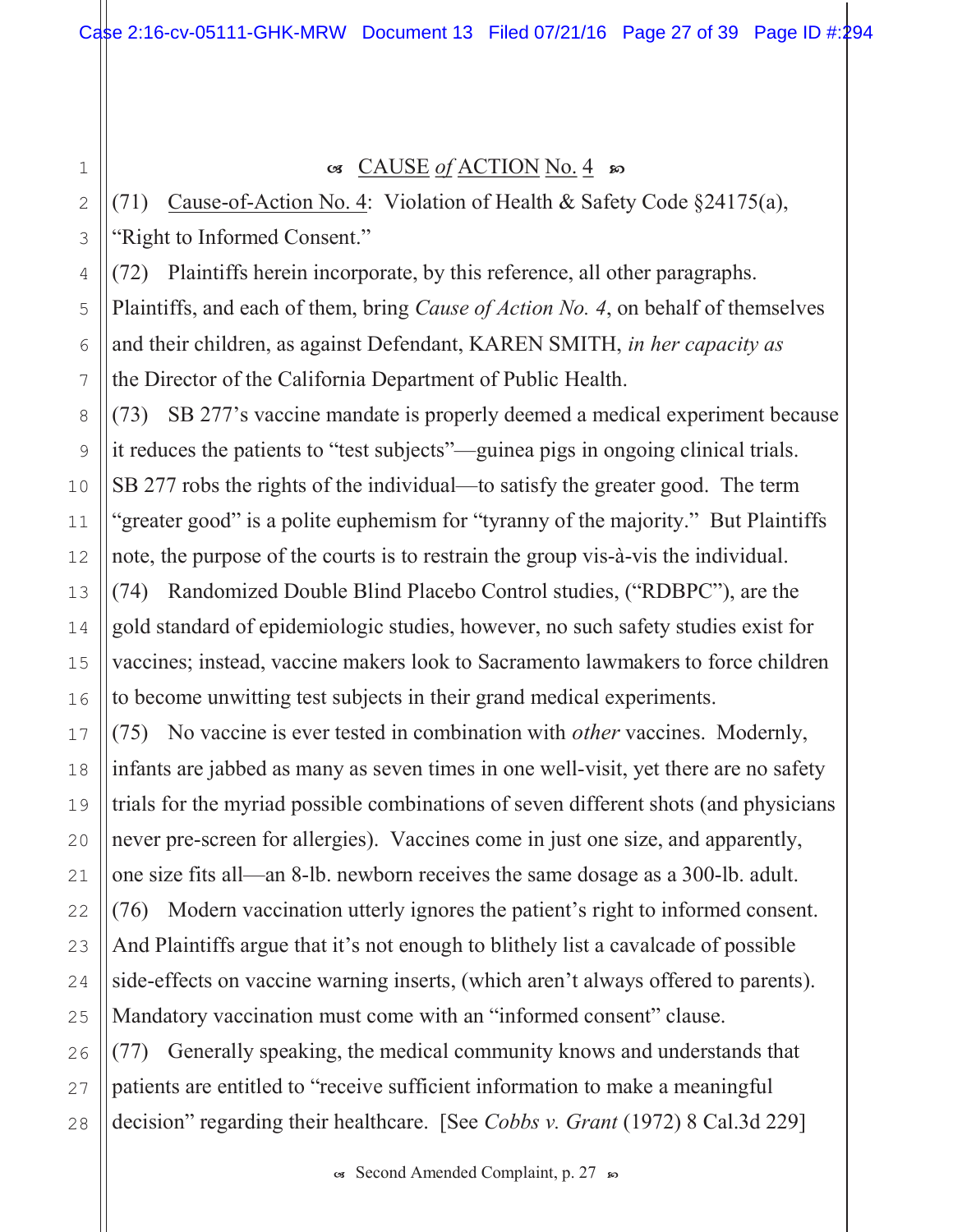(78) The law requires informed consent for some procedures,  $e.g.,$  breast cancer and prostate cancer treatments, sterilizations, psychosurgery, and electroshock therapy; however, SB 277's vaccine mandate contains no informed consent clause.  $(79)$  Plaintiffs contends that the vaccine mandate of SB 277 constitutes a "medical experiment"—as defined at H & S Code  $\S$ 24174—which in turn triggers an "informed consent" requirement under H & S Code  $\S 24175$ .

 $+$  (80) H & S Code §24174 specifically defines term "medical experiment" as:

"The severance or penetration or damaging of tissues of a human subject or the use of a drug or device, as defined in Section 109920 or 109925, electromagnetic radiation, heat or cold, or a biological substance or organism, in or upon a human subject in the practice or research of medicine in a manner not reasonably related to maintaining or improving the health of the subject or otherwise directly benefiting the subject." [H & S Code  $\S$ 24174; emphasis added]

 $(81)$  SB 277's vaccine mandate fits the Code definition for "medical experiment." Vaccines are used in the penetration of human subjects, in the practice of medicine, in a manner not reasonably related to the health of *the subject* or otherwise directly benefiting the subject. The vaccine mandate does not benefit the subject, but rather, the group, (the greater good). And, even assuming vaccines are beneficial health-wise, it's the group who accrues the benefit, not the subject.

 $(82)$  SB 277 relies on "herd immunity," a controversial theory which argues that individuals cannot stand selfishly alone in society, but rather, must surrender their individual rights to pitch-in and help the group. This herd theory makes the argument that vaccinations are *ineffective* as to the *individual*—unless a requisite percentage of *others* also gets vaccinated. Of course, this herd theory is wholly devoid of real world logic, but it appeals to herd sensibilities, *i.e.*, the greater good. Sure, it may sound patriotic—the greater good—but this same rhetoric was the cause-in-fact of Dachau, Buchenwald, Treblinka and Auschwitz.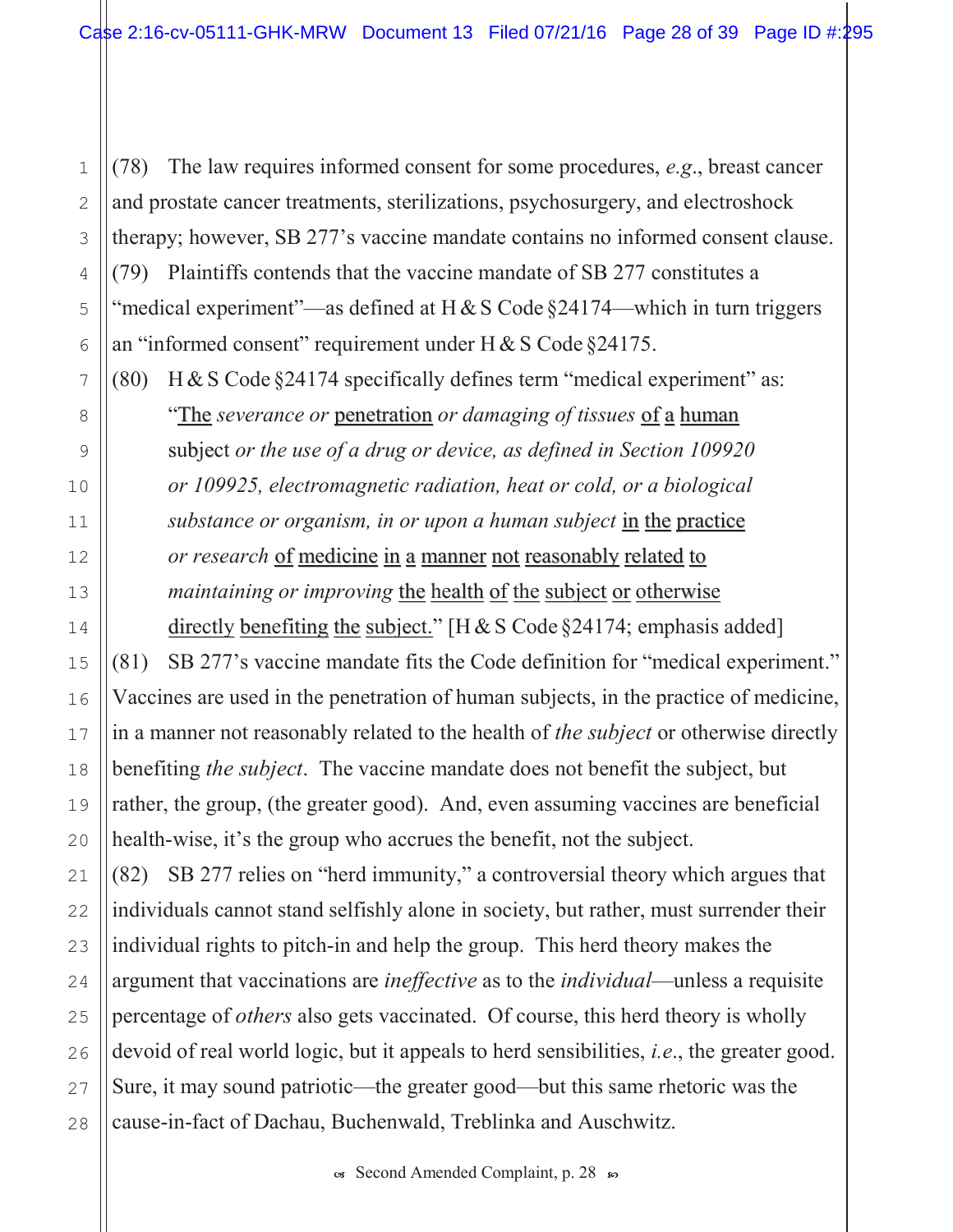(83) SB 277's vaccine mandate provides no direct benefit to the individual; rather, the government's goal of "total immunization" benefits only the group. In fact, the goal of total immunization actually harms the individual, who must forcibly sacrifice his or her civil liberties, personal freedoms, and individual rights. All medical mandates are experiments and must come with "informed consent." 5 (84) Because SB 277's vaccine mandate constitutes a medical experiment, 6 it triggers an "informed consent" requirement under H & S Code  $\S 24175(a)$ , which provides: "[N]o person shall be subjected to any medical experiment unless 8 the informed consent of such person is obtained." [See H & S Code  $\S 24175(a)$ ; underscores added.]

(85) SB 277's vaccine mandate violates the informed consent requirement set forth at H & S Code  $\S$ 24175(a); therefore, the mandate must be stricken. SB 277 is unlawful for lack of an informed consent clause to protect patients.

(86) In addition, because SB 227's vaccine mandate constitutes a medical experiment, it also triggers the "Experimental Subject's Bill of Rights," as per  $H & S$  Code §24172, which is a list of the rights of medical experiment subjects. The test subject's rights include the right to all of the following:

(a) Be informed of the nature and purpose of the experiment.  $\lceil \frac{24172(a)}{a} \rceil$ 

(b) Be given an explanation of the procedures to be followed in the medical experiment, and any drug or device to be utilized.  $\lceil \frac{24172(b)}{b} \rceil$ 

(c) Be given a description of any attendant discomforts and risks reasonably to be expected from the experiment.  $\lceil \frac{24172(c)}{c} \rceil$ 

(d) Be given an explanation of any benefits to the subject reasonably to be expected from the experiment, if applicable.  $\lceil \frac{24172(d)}{d} \rceil$ 

(e) Be given a disclosure of any appropriate alternative procedures, drugs or devices that might be advantageous to the subject, and their relative risks and benefits.  $\lceil \frac{24172(e)}{e} \rceil$ 

 $\mathbf{1}$ 

 $\overline{2}$ 

3

4

7

9

10

 $11$ 

 $12$ 

13

14

15

16

17

18

19

20

 $21$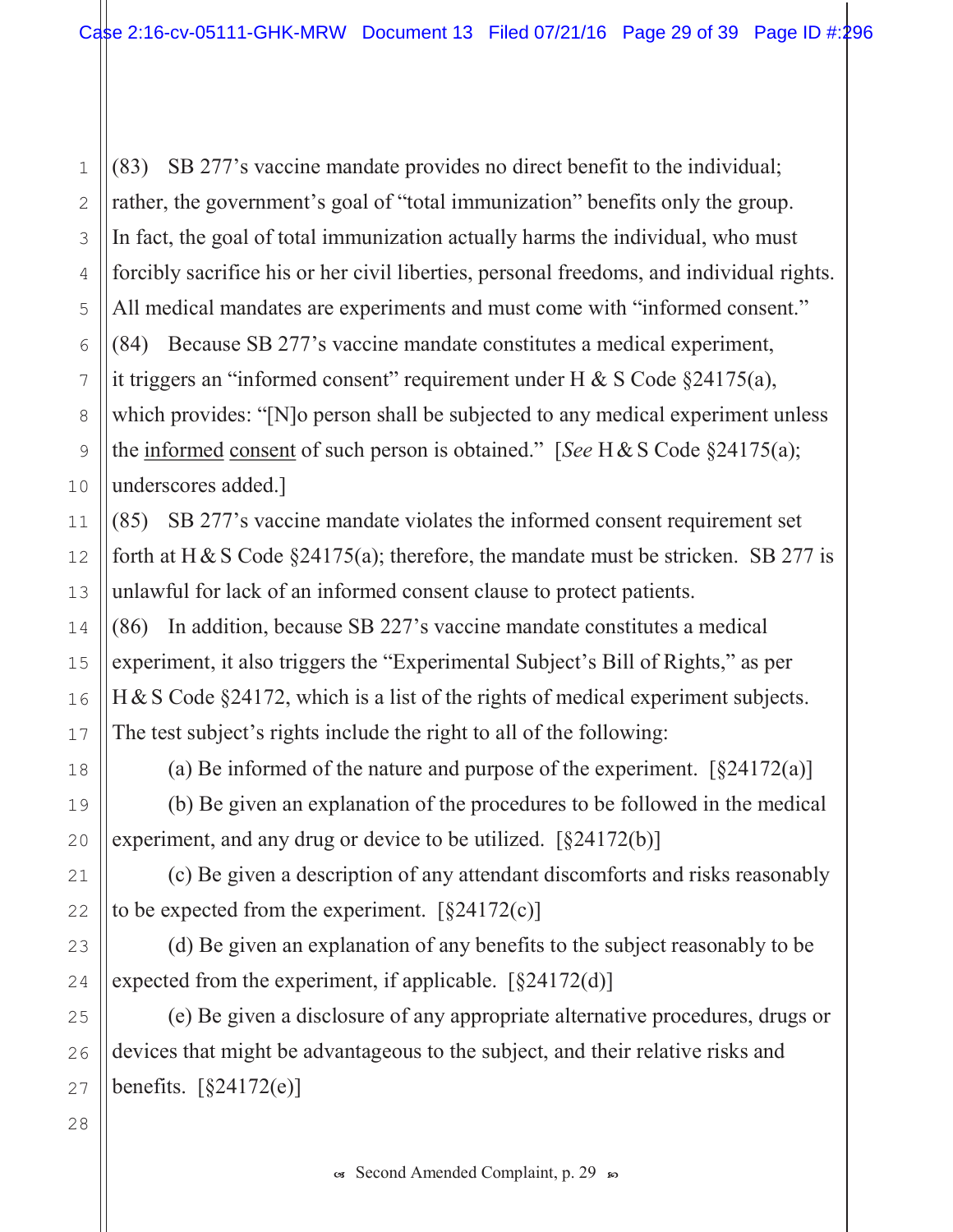$(f)$  Be informed of the avenues of medical treatment, if any, available to the subject after the experiment if complications should arise.  $[§24172(f)]$ 

 $(g)$  Be given an opportunity to ask any questions concerning the experiment or the procedures involved.  $\left[\frac{824172(g)}{g}\right]$ 

(h) Be instructed that consent to participate in the medical experiment may be withdrawn at any time and the subject may discontinue participation in the medical experiment without prejudice.  $\lceil \frac{\delta 24172(h)}{h} \rceil$ 

 $(i)$  Be given a copy of the signed and dated written consent form as provided for by Section 24173 or 24178.  $[§24172(i)]$ 

 $(i)$  Be given the opportunity to decide to consent or not to consent to a medical experiment without the intervention of any element of force, fraud, deceit, duress, coercion, or undue influence on the subject's decision.  $[§24172(j)]$  $(87)$  SB 277's vaccine mandate fits the definition for "medical experimentation" under the Health  $\&$  Safety Code, which thus triggers statutory informed consent requirements. SB 277's vaccine mandate is thus unlawful for failure to include an informed consent clause. Furthermore, Plaintiffs argue that all ten SB 277 vaccines are in fact "medical experiments"—simply because none have ever undergone safety testing. The vaccine industry now uses schoolchildren for vaccine clinical trials, and of course, all clinical trials are "medical experiments." Sadly, Defendants disregard informed consent because they presume that nobody can opt-out (and so why bother informing parents of the risk?).

 $(88)$  For the accused, we require *Miranda* warnings, which is the government's way of obtaining informed consent (in criminal matters) by apprising the accused of the various risks of making verbal statements incident to arrest. However, it stretches the limits of imagination to suppose why the government refuses to obtain informed consent from parents by apprising them of vaccination risks. Every vaccination, quite literally, is a deadly gamble, not unlike Russian Roulette. There is no such thing as a safe vaccine—and all parents should know this fact.

 $\infty$  Second Amended Complaint, p. 30  $\infty$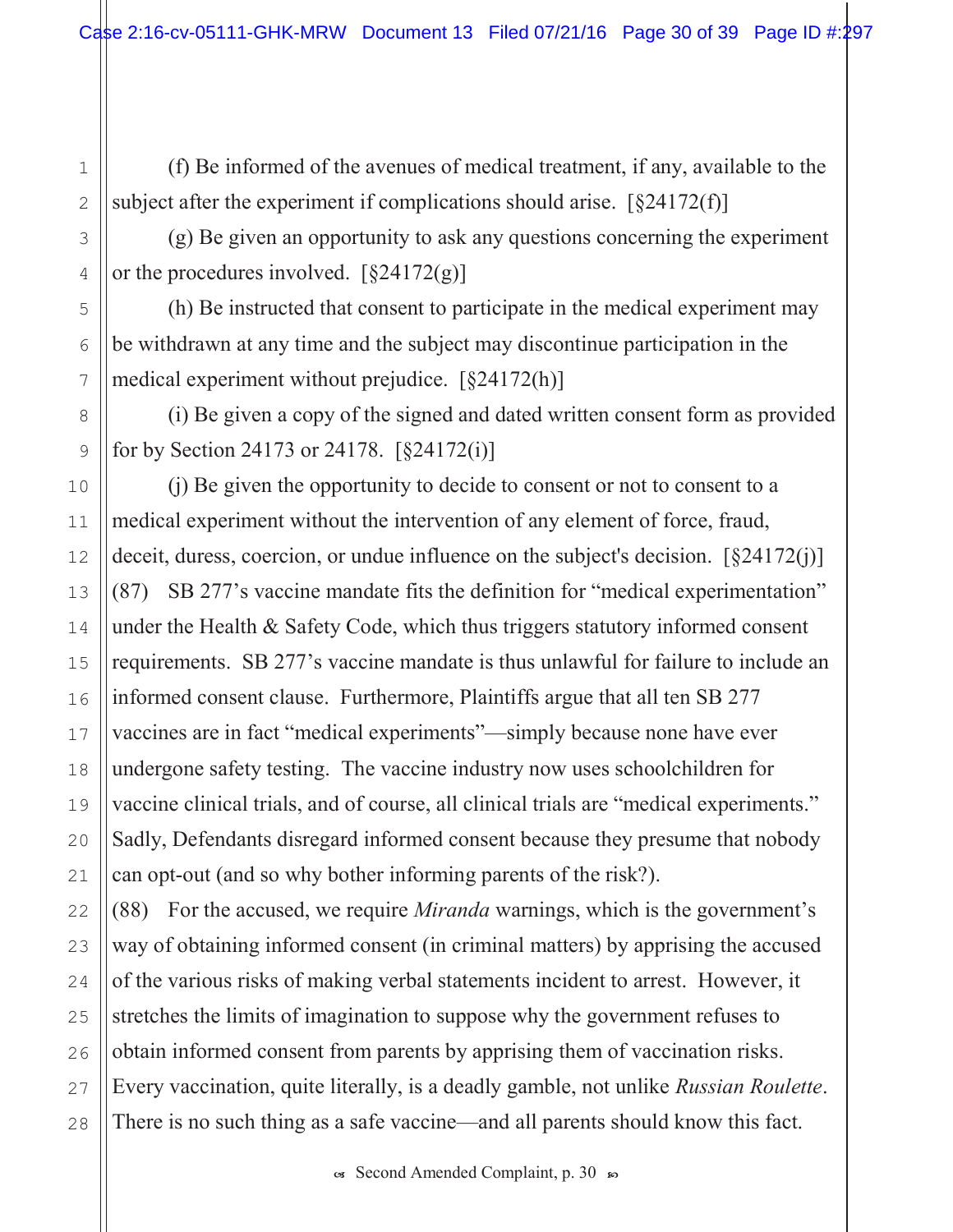$(89)$  All medical mandates are fundamentally at odds with informed consent. The very notion of informed consent presupposes a right to "opt-out," whereas, by contrast, a medical mandate presupposes that nobody can "opt-out." And while some governmental mandates may be appropriate,  $(e.g., auto$  insurance mandate), Plaintiffs believe that *medical* mandates are never appropriate—precisely because such mandates circumvent the notion of informed consent. The state will argue that vaccination is not an actual "medical procedure"—and the state uses this pretextual argument to ignore patients' right to consent. However, Plaintiffs are quick to point-out that vaccination involves physical *penetration* of one's body and such physical penetration, Plaintiffs argue, must come with the consent of those being penetrated; if not, then tyranny surely reigns.

Side Bar: If the Court, respectfully, dismisses Plaintiffs' fundamental rights claims, (freedom of religion and the right to go to school), on the basis that "group" rights trump "individual" rights, then such finding only proves that  $SB$  277 in fact benefits the group (not the individual). Although such ruling would dismiss Claims No. 1 and 2, (religion and schooling), such ruling would also prove Claim No. 4, which alleges that SB 277's vaccine mandate is really a "medical experiment"—because it benefits the "group" (not the individual). Either way, Plaintiffs prevail: If the Court holds that SB 277 *wrongfully* places the group above the individual, then of course, Plaintiffs prevail. And, if the Court holds that SB 277 *properly* places the group above the individual, then Plaintiffs will still prevail because SB 277 must then be deemed a "medical experiment" and this renders SB 277 unlawful for lack of informed consent requirements. (90) Injunctive Relief: Plaintiffs seek a preliminary injunction under CCP  $\S 526$ , which provides an injunction may be granted "when it appears by the complaint that the plaintiff is entitled to the relief demanded." [See CCP  $\S 526$ ] Plaintiffs contend they are entitled to injunctive relief based only on the allegations set forth in the complaint (which is verified).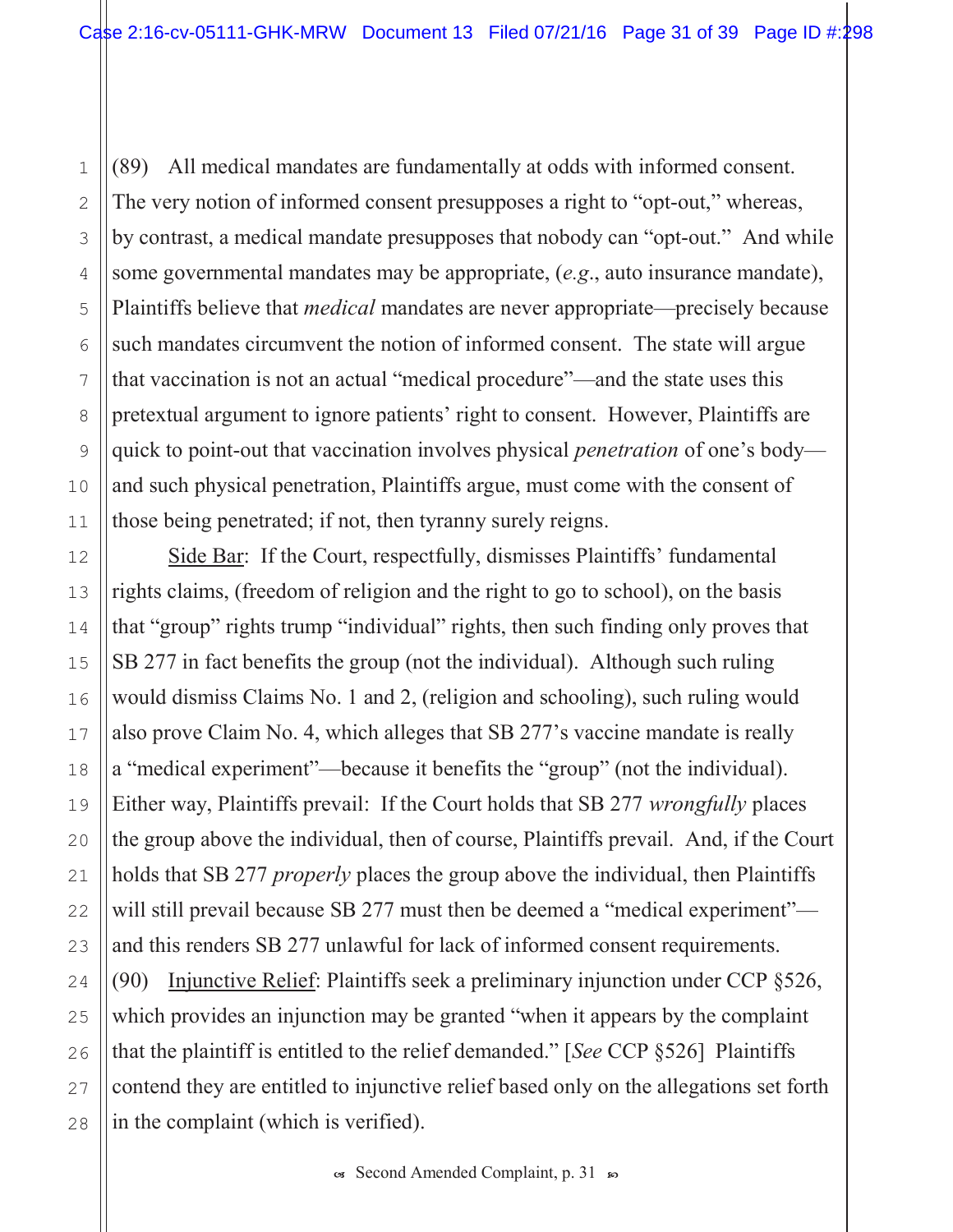2 3  $(91)$  Inadequate Remedy at Law: Plaintiffs allege an inadequate remedy at law; here, monetary compensation is inadequate because Plaintiffs' constitutional rights are inalienable.

(92) Risk of Grave & Irreparable Harm: Unless the Court grants the requested injunctive relief, children will suffer grave and irreparable harm, including injury and death. Once the Court accepts the precedent that all vaccines are unavoidably unsafe, as per *Bruesewitz*, the Court may then conclude that SB277 will be the direct cause of dead and maimed schoolchildren. SB 277 will also cause many children to lose their educations and/or force their parents to relocate out-of-state.  $(93)$  Balancing the Equities: Here, because the risks so far outweigh the benefits, (if any), the Court is wise to issue Plaintiffs' requested injunctive relief. Plaintiffs are in earnest to halt SB 277—because they wish to save children's lives and spare families from immeasurable grief, hardship, and suffering.

(94) Preserving the Status Quo: If the Court compares the harm to the Defendant in *issuing* the requested injunction—versus the harm to Plaintiffs in *withholding* the injunction, it becomes obvious that issuing the injunction merely preserves the status quo, and no harm comes to the state. Plaintiffs urge the Court to err on the side of the schoolchildren—to save their lives—and to defend their fundamental right to go to school.

(95) Likelihood of Success on the Merits: Plaintiffs believe the instant, verified complaint demonstrates a likelihood of success on the merits because SB 277 substantially interferes with fundamental, constitutional rights enumerated at both the federal and state constitutions.

(96) Attorney's Fees: Plaintiffs seek an attorney's fees award under CCP  $\S 1021.5$ because this lawsuit enforces important rights affecting the public interest and brings substantial benefit to all Californians.

27  $1111$ 

1

4

5

6

7

8

9

10

11

12

13

14

15

16

17

18

19

20

21

22

23

24

25

26

28  $1111$ 

 $\infty$  Second Amended Complaint, p. 32  $\infty$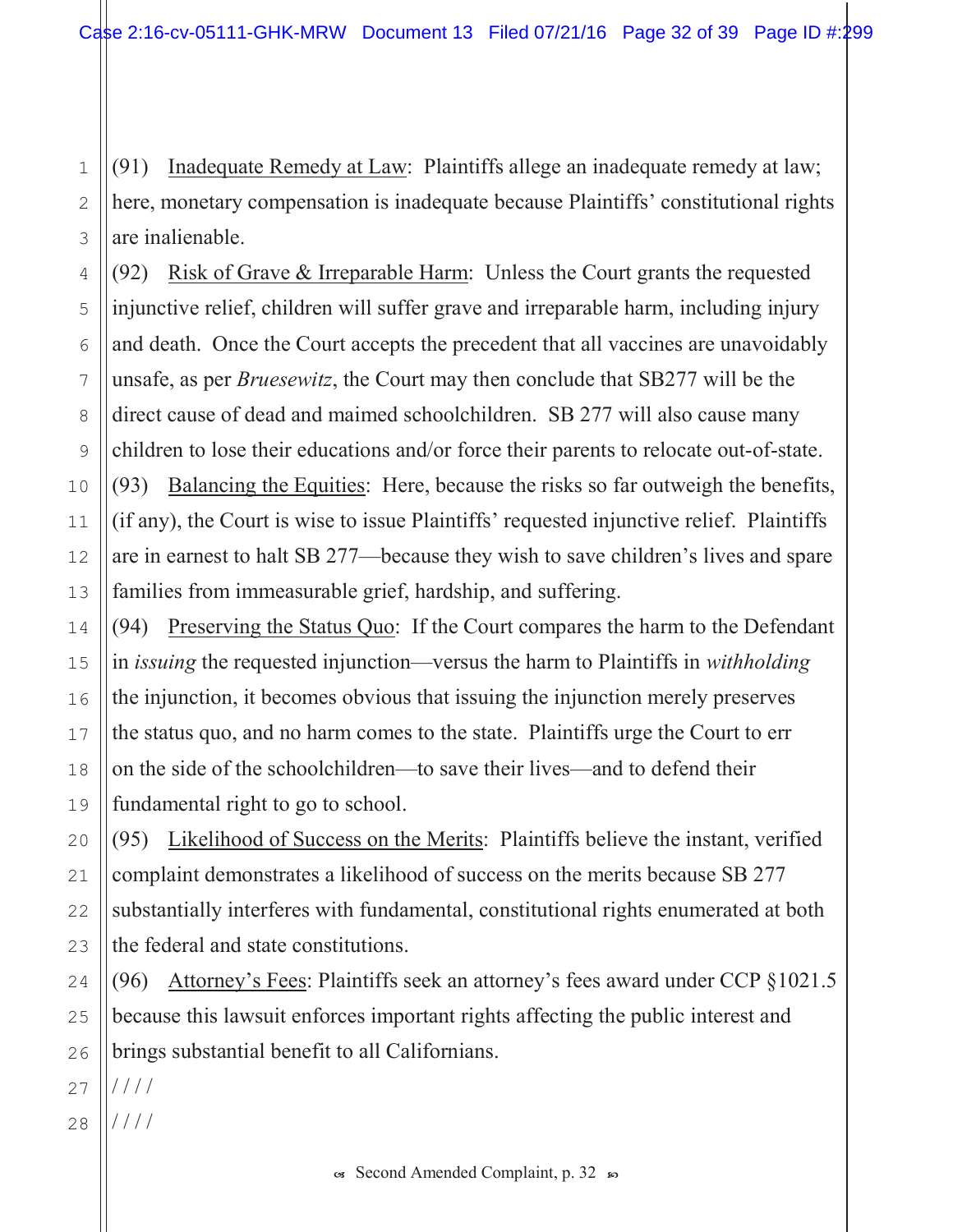1

2

3

4

5

6

8

9

10

11

12

13

14

15

16

17

18

19

20

#### $\alpha$  CAUSE of ACTION No. 5  $\omega$

(97) Cause-of-Action No. 5: Violation of California Constitution, Article 1, Section 7, Due Process, "Void for Vagueness."

(98) Plaintiffs herein incorporate, by this reference, all other paragraphs.

Plaintiffs bring *Cause of Action No.* 5, on behalf of themselves and their children,

against Defendant, KAREN SMITH, in her capacity as the Director of the

7 California Department of Public Health, alleging that SB 277 is impermissibly

vague and thus unconstitutional under Calif. Const., Art. 1, Sec. 7, Due Process.

(99) SB 277 violates California Constitution, Art. 1, Sec. 7, which provides that all persons are entitled to due process of law. The Due Process Clause provides that "vague" statutory enactments are "void."

 $(100)$  The Due Process Clause, Calif. Const., Art. 1, Sec. 7, provides that everyone is entitled to know exactly what a law commands or forbids. Where reasonable persons of ordinary prudence cannot determine exactly what a law mandates or prohibits, such laws are deemed "unconstitutionally vague."

 $(101)$  SB 277 is void for vagueness because its dictates are difficult to understand. Too many parents are hopelessly confused about exactly how many, of which shots, are required (and when). Sadly, too many doctors take advantage of this confusion because doctors are paid to administer vaccines and further, they receive compensation from insurance companies for patient compliance.

21 22 23 24 25 26 27 28  $(102)$  Plaintiffs further note that SB 277's medical exemption provision provides little detail. Plaintiffs argue that its specific requirements are not well-defined. SB 277's medical exemption provision is unconstitutionally vague, and this violates fundamental notions of due process under Calif. Const., Art. 1, Sec. 7.  $(103)$  Many parents will pursue medical exemptions, however, the medical profession is reluctant to grant medical exemptions because of the quasi-religious orthodoxy that bears on doctors. This issue will become hotly contested because medical exemptions are the last best hope to escape vaccination under SB 277.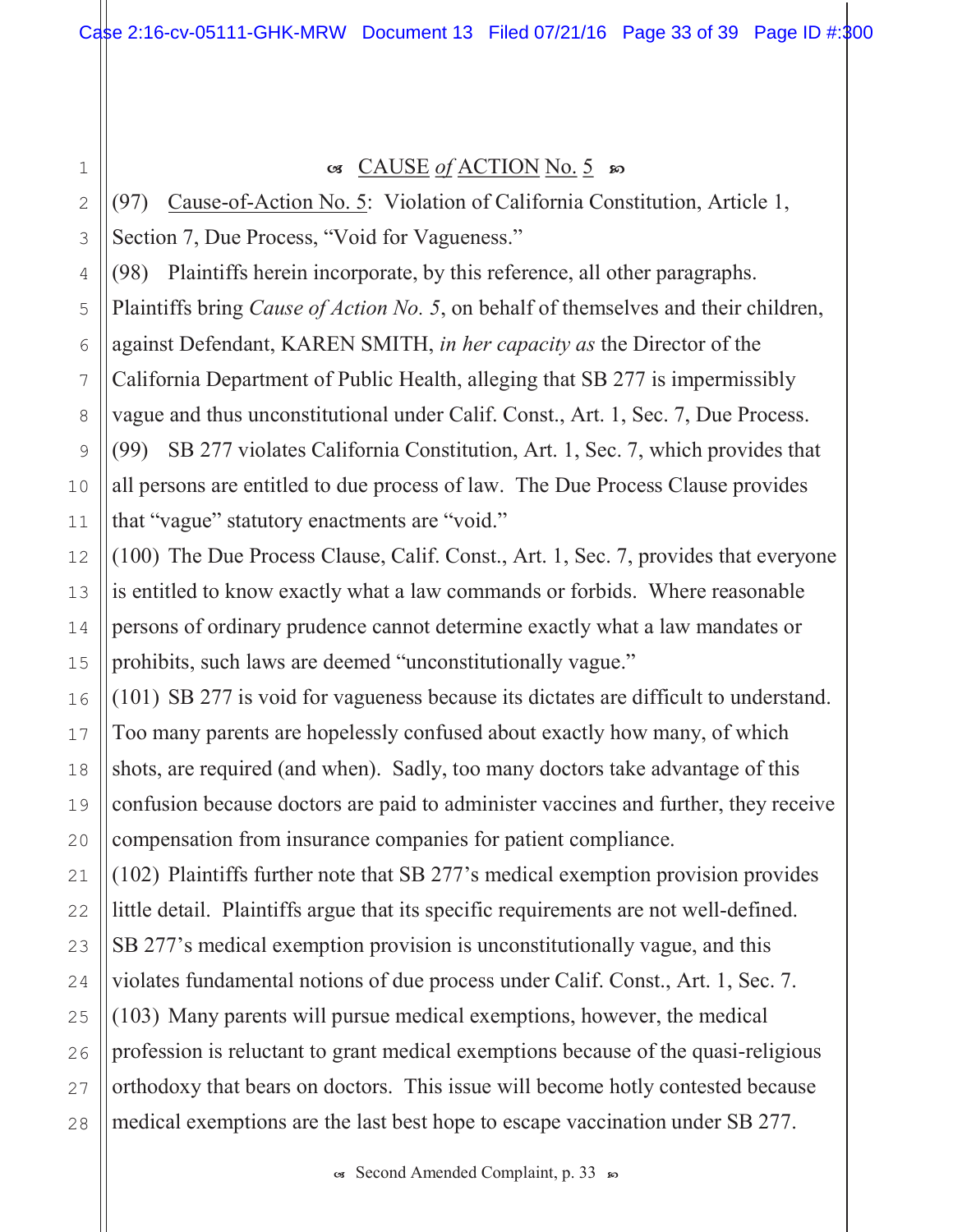$(104)$  SB 277's vaccine mandate fails for want of manageable standards describing which circumstances give rise to medical exemptions. SB 277 has no standards nor other criteria for doctors to know who qualifies for medical exemptions, or under *which* circumstances.

(105) Medical Exemption; Minimal Requirements: H & S Code §120370(a): Section  $120370(a)$  - "If the parent or guardian files with the governing authority a written statement by a licensed physician to the effect that the physical condition of the child is such, or medical circumstances relating to the child are such, that immunization is not considered safe, indicating the specific nature and probable duration of the medical condition or circumstances, including, but not limited to, family medical history, for which the physician does not recommend immunization, that child shall be exempt from the requirements of Chapter 1 (commencing with Section 120325, but excluding Section 120380) and Sections 120400, 120405, 120410, and 120415 to the extent indicated by the physician's statement."

[See Health & Safety Code  $\S 120370(a)$ ; emphasis added.]  $(106)$  The Code's only requirement for medical exemptions is a simple doctor's note indicating that vaccines are unsafe for a given child. But remember, the Supreme Court has already ruled vaccines are unsafe, and therefore, it makes no sense to have medical exemptions based on whether doctors believe a given vaccine is "unsafe" (because all vaccines are "unsafe" as a matter of law).  $(107)$  On June 6, 2016, Charity Dean, Health Officer, Santa Barbara County Public Health Dept., launched a County program to review student medical exemptions. However, Charity Dean offers no explanation as to what standards she employs in reviewing student exemptions. Plaintiffs are alarmed that Santa Barbara County wishes to review medical exemptions because nothing in SB 277 allows counties to reevaluate the legitimacy of medical exemptions.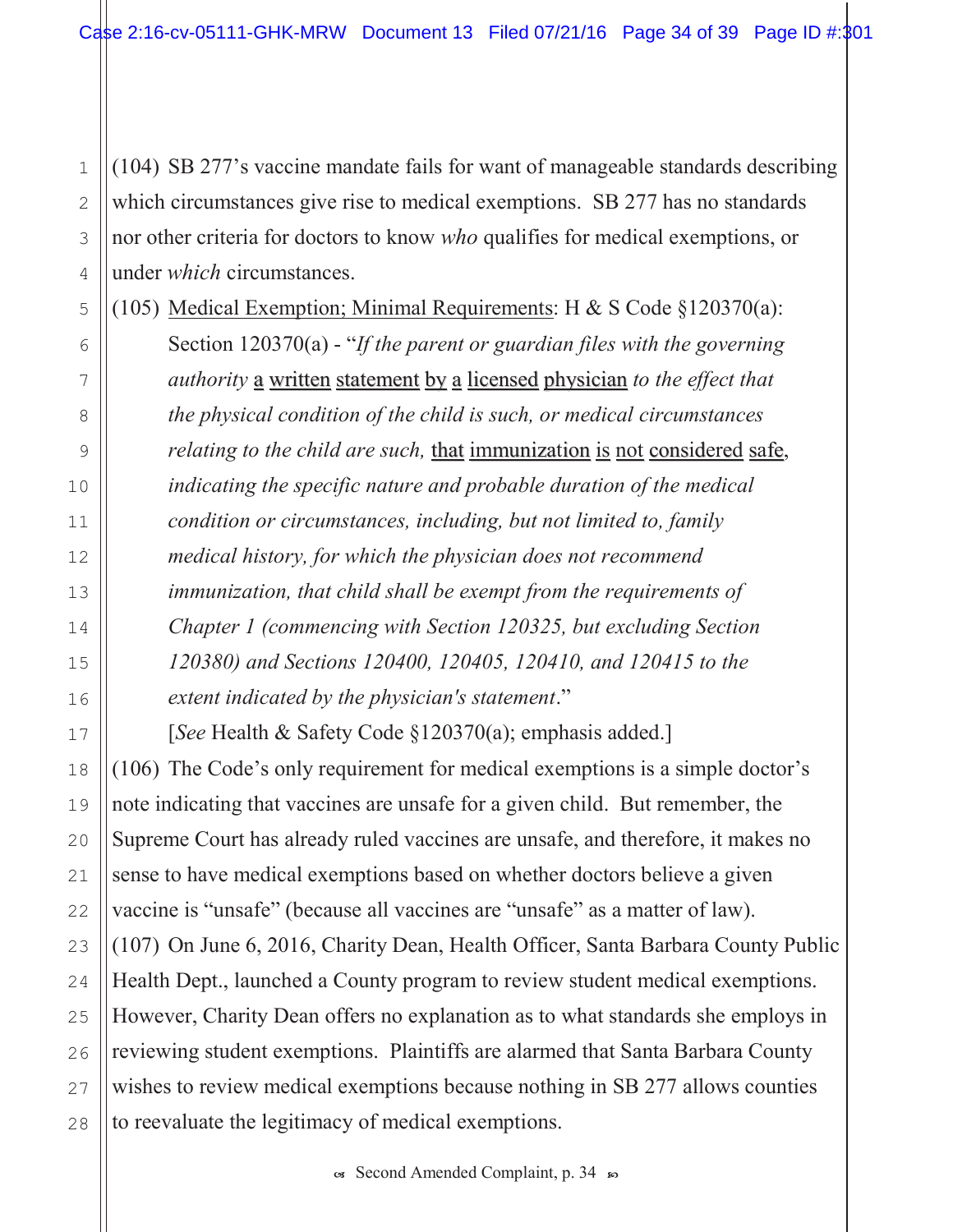5 6 (108) Presumably, Charity Dean wishes to learn which doctors coddle the antivaccinationists—and then bully those doctors into a moratorium on medical exemptions. However, Charity Dean's program is unlawful because children have a right to medical exemptions and the state has no business trying to second-guess exemptions issued by physicians. The actions of Santa Barbara County are overreaching and further demonstrate that SB 277's medical exemption provision is inarticulately drawn.

8 9 10 11 12 13 14 15 16 18 19 20  $(109)$  As a matter of law, all vaccines are "unsafe." Indeed, "unavoidably" so. [See Bruesewitz v. Wyeth LLC, (2011) 562 U.S. 223, 131 S. Ct. 1068, 1089, 179 L. Ed. 2d 1] Based on the fact that all vaccines, by law, are "unsafe"—and based on the fact that medical exemptions apply where vaccines are deemed "unsafe" physicians may freely write medical exemptions for any reason under the sun. A doctor's note that says "vaccination is unsafe" does nothing more than restate the obvious—that vaccines are unsafe—which is the holding in *Bruesewitz*.  $(110)$  SB 277's medical exemption provision fails to pass muster under the Due Process Clause of the California Constitution because it contains no manageable standards or other criteria for doctors to issue such exemptions.  $(111)$  Here, because fundamental rights are at stake, "strict scrutiny" is the appropriate standard of judicial review; and thus, the burden of proof "shifts" to the state, which must plead and prove, as an affirmative defense, the existence

of a "narrowly tailored, compelling governmental interest."

 $(112)$  In order to survive strict scrutiny, the state must prove three things:

(i) the existence of a "compelling governmental goal or interest" in SB 277;

(ii) that SB 277 was "narrowly tailored" to achieve only that goal or interest, and,

(iii) that SB 277 was the "least restrictive means" of achieving it.

(113) Legislative Intent: Pursuant to Health & Safety Code Sec.  $120325(a)$ , it is

the express intent of Sacramento lawmakers to provide: "[a] means for the eventual

17

21

1

2

3

4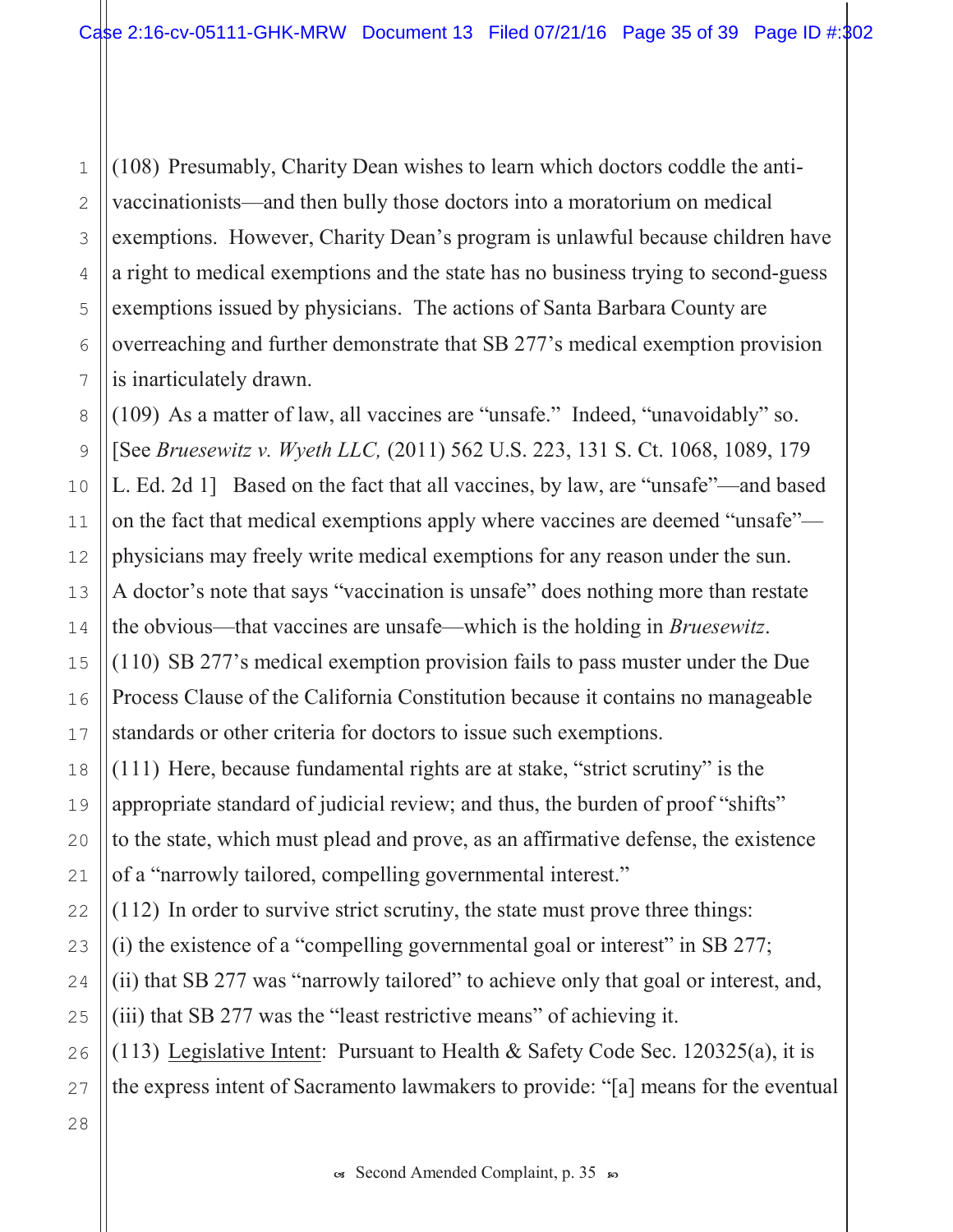achievement of *total immunization* of appropriate age groups against [enumerated] childhood diseases." [See H & S Code  $§120325$  et.seq.; emphasis added.]  $(114)$  The articulated three-pronged legal analysis becomes: (i) whether there exists a "compelling governmental interest" in Sacramento's stated goal, i.e., "total immunization;" (ii) whether SB 277 is "narrowly tailored" to achieve Sacramento's stated goal, *i.e.*, "total immunization; and (iii) whether there are "less-restrictive means" of achieving "total immunization."

 $(115)$  There is no "compelling governmental interest" in "total immunization." The goal itself is vague and ambiguous under a due process analysis, (how many vaccines are required to achieve total immunization?). This stated goal—total immunization—fails to pass muster even under the "rational basis" test.  $(116)$  Even if the Court does find a compelling governmental interest, there are "less-restrictive" means of immunization available to the state,  $e.g.,$  all 58 counties may pursue non-allopathic means of immunization and parents may also immunize; and, in the event of an outbreak, counties may institute quarantine. (117) Injunctive Relief: Plaintiffs seek a preliminary injunction under CCP  $\S 526$ , which provides an injunction may be granted "when it appears by the complaint that the plaintiff is entitled to the relief demanded." [See CCP  $\S 526$ ] Plaintiffs contend they are entitled to injunctive relief based only on the allegations set forth in the complaint (which is verified).

(118) Inadequate Remedy at Law: Plaintiffs allege an inadequate remedy at law; here, monetary compensation is inadequate because Plaintiffs' constitutional rights are inalienable.

(119) Risk of Grave & Irreparable Harm: Unless the Court grants the requested injunctive relief, children will suffer grave and irreparable harm, including injury and death. Once the Court accepts the precedent that all vaccines are unavoidably unsafe, as per *Bruesewitz*, the Court may then conclude that SB277 will be the

os Second Amended Complaint, p. 36 s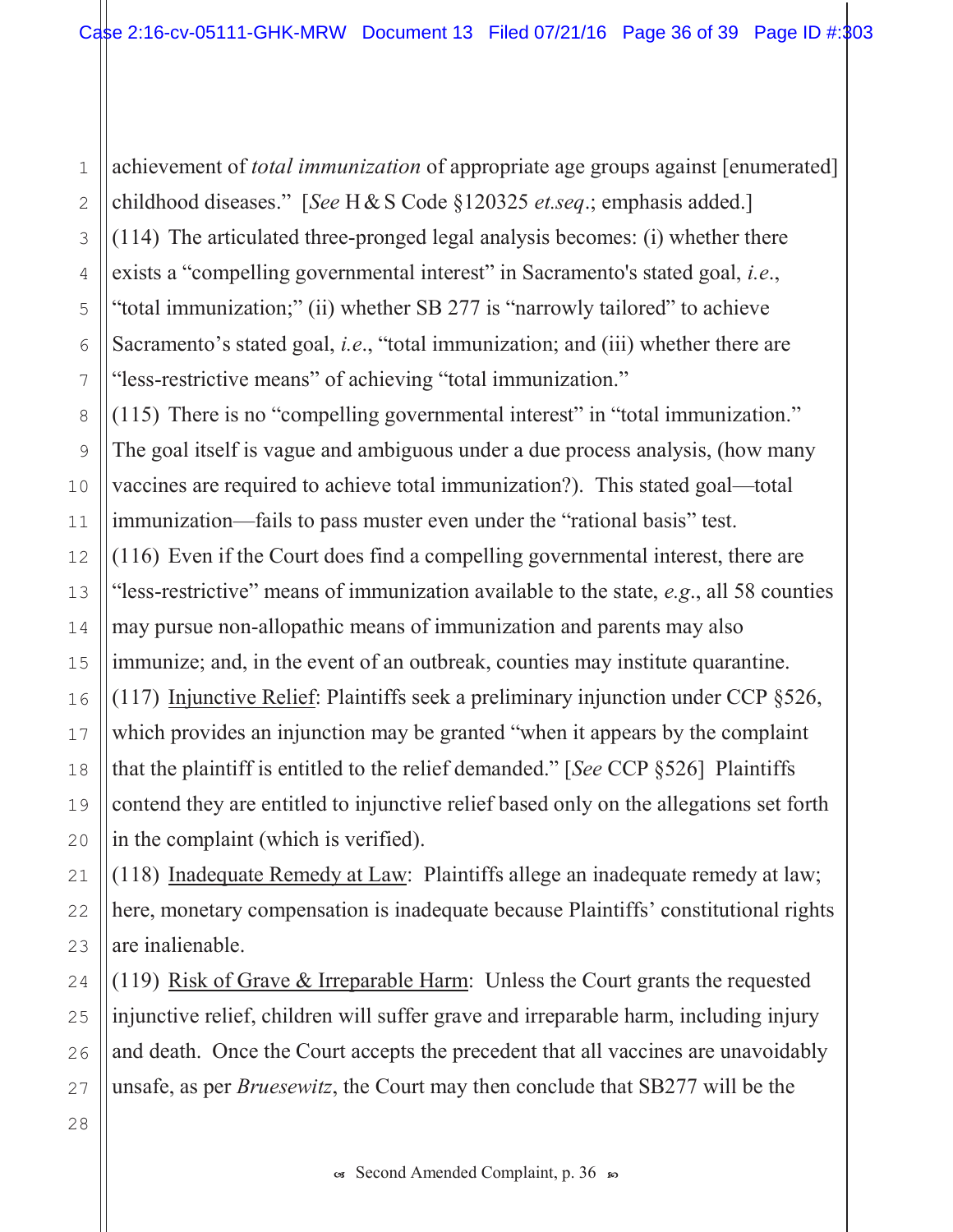direct cause of dead and maimed schoolchildren. SB 277 will also cause many children to lose their educations and/or force their parents to relocate out-of-state.  $\overline{2}$ (120) Balancing the Equities: Here, because the risks so far outweigh the benefits, 3 (if any), the Court is wise to issue Plaintiffs' requested injunctive relief. Plaintiffs 4 are in earnest to halt SB 277—because they wish to save children's lives and spare 5 families from immeasurable grief, hardship, and suffering. 6

(121) Preserving the Status Quo: If the Court compares the harm to the Defendant in *issuing* the requested injunction—versus the harm to Plaintiffs in *withholding* the injunction, it becomes obvious that issuing the injunction merely preserves the status quo, and no harm comes to the state. Plaintiffs urge the Court to err on the side of the schoolchildren—to save their lives—and to defend their fundamental right to go to school.

(122) Likelihood of Success on the Merits: Plaintiffs believe the instant, verified complaint demonstrates a likelihood of success on the merits because SB 277 substantially interferes with fundamental, constitutional rights enumerated at both the federal and state constitutions.

(123) Attorney's Fees: Plaintiffs seek an attorney's fees award under CCP §1021.5 because this lawsuit enforces important rights affecting the public interest and brings substantial benefit to all Californians.

 $1111$  $20$ 

 $\mathbf{1}$ 

 $7$ 

8

9

10

 $11$ 

 $12$ 

13

14

15

16

17

18

19

 $21$ 

23

24

25

26

27

28

 $1111$ 22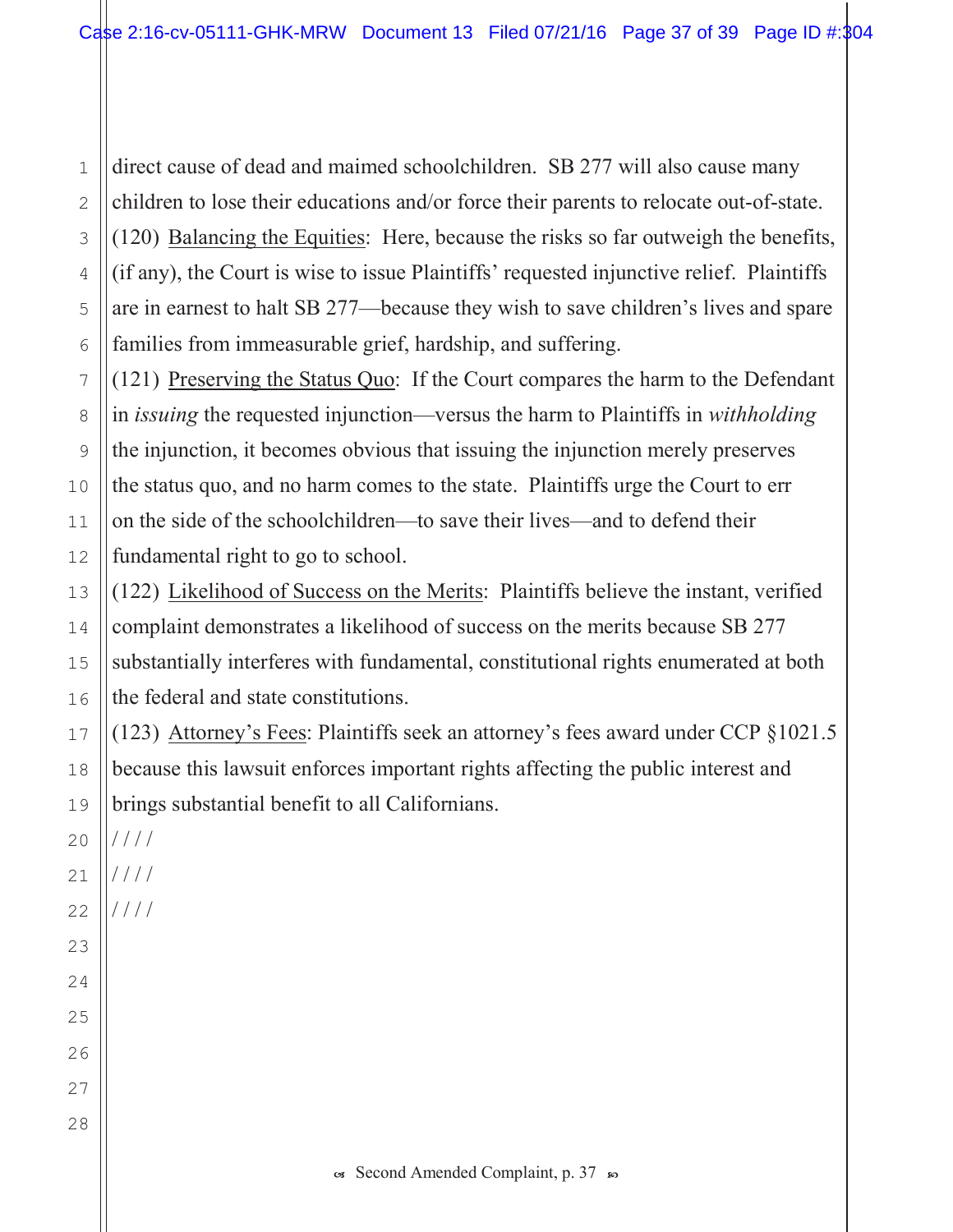| 1              | PRAYER for RELIEF so<br>$\mathcal{C}$                                   |  |  |  |  |
|----------------|-------------------------------------------------------------------------|--|--|--|--|
| $\overline{2}$ | WHEREFORE, Plaintiffs prays for judgment against Defendant, and each    |  |  |  |  |
| 3              | of them, in the following manner:                                       |  |  |  |  |
| 4              | for an award of judgment on all causes of action;                       |  |  |  |  |
| 5              | for an order striking Senate Bill No. B 277: "An act to amend Sections" |  |  |  |  |
| 6              | 120325, 120335, 120370, and 120375 of, to add Section 120338 to, and    |  |  |  |  |
| 7              | to repeal Section 120365 of the Health and Safety Code, relating to     |  |  |  |  |
| 8              | <i>public health.</i> "                                                 |  |  |  |  |
| 9              | for a preliminary and permanent injunction prohibiting Defendant from   |  |  |  |  |
| 10             | implementing SB 277 or its state-mandated immunization requirements;    |  |  |  |  |
| 11             | for costs and expenses of this lawsuit;<br>$\bullet$                    |  |  |  |  |
| 12             | for reasonable attorney's fees as per CCP $\S 1021.5$ ;                 |  |  |  |  |
| 13             | for such other and further relief as the Court deems just and proper.   |  |  |  |  |
| 14             |                                                                         |  |  |  |  |
| 15             | Dated: July 19, 2016<br><b>LAW OFFICES OF T. MATTHEW PHILLIPS</b>       |  |  |  |  |
| 16             |                                                                         |  |  |  |  |
| 17             |                                                                         |  |  |  |  |
| 18             |                                                                         |  |  |  |  |
| 19             | Matthew Philips                                                         |  |  |  |  |
| 20             | T. Matthew Phillips, Esq.<br>Plaintiffs' Counsel.                       |  |  |  |  |
| 21             |                                                                         |  |  |  |  |
| 22             |                                                                         |  |  |  |  |
| 23             |                                                                         |  |  |  |  |
| 24             |                                                                         |  |  |  |  |
| 25             |                                                                         |  |  |  |  |
| 26             |                                                                         |  |  |  |  |
| 27             |                                                                         |  |  |  |  |
| 28             |                                                                         |  |  |  |  |
|                |                                                                         |  |  |  |  |